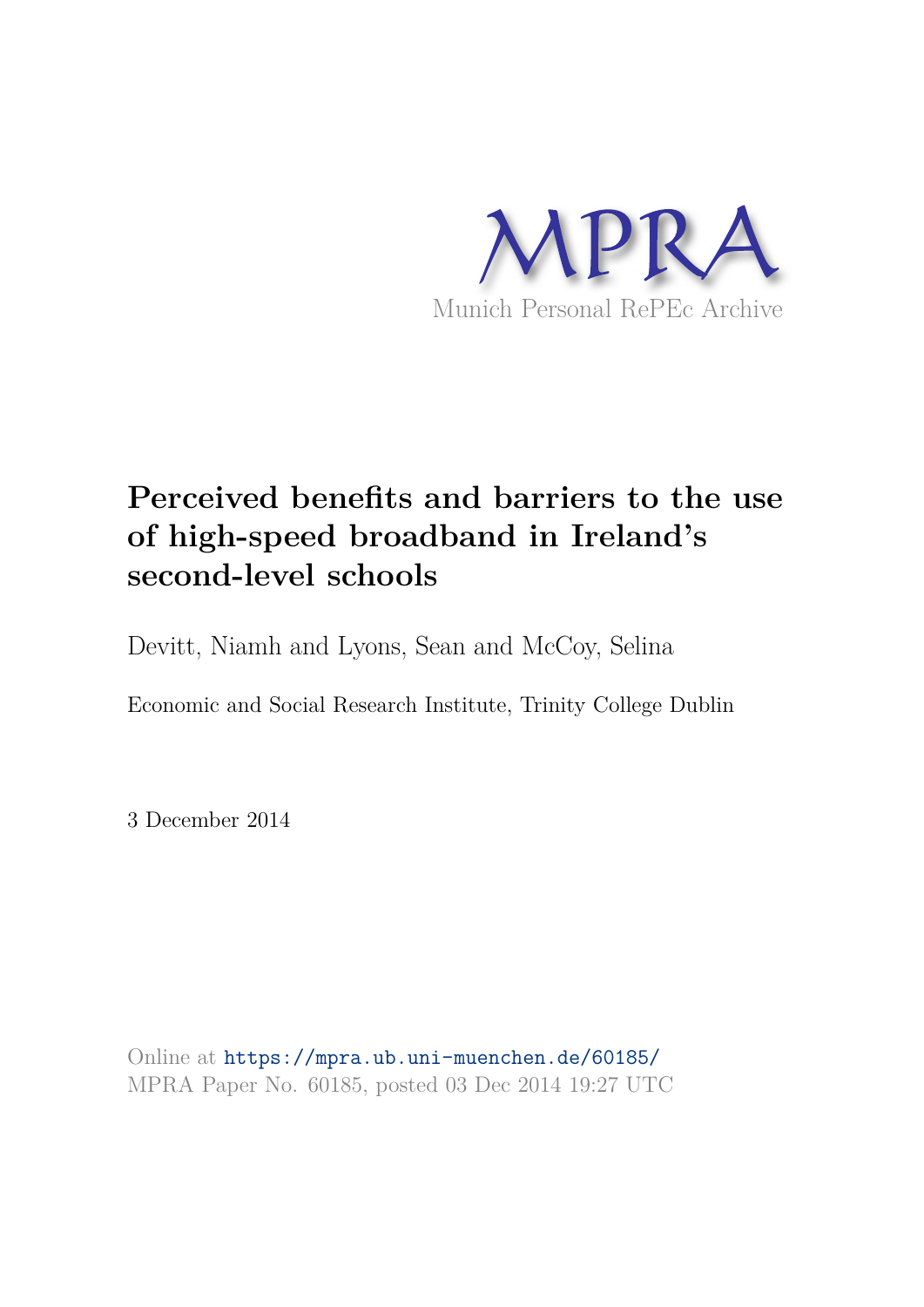# **Perceived Benefits and Barriers to the Use of High-Speed Broadband in Ireland's Second-Level Schools**

Niamh Devitt,<sup>a</sup> Seán Lyons<sup>a,b</sup> and Selina McCoy<sup>a, b,\*</sup>

*<sup>a</sup>Economic and Social Research Institute, Dublin b Trinity College Dublin* 

\* Corresponding author. Address for correspondence: ESRI, Whitaker Square, Sir John Rogerson's Quay, Dublin 2, Ireland. Email: [selina.mccoy@esri.ie,](mailto:selina.mccoy@esri.ie) Tel: +353 1 863 2059

# **Note: Unrefereed work in progress; please do not cite or quote without consulting the authors.**

## **Abstract**

As part of Ireland's National Digital Strategy high-speed broadband is being rolled-out to all second-level schools to support greater use of ICT in education. This programme signals a move from slow and unreliable broadband connection for many schools to a guaranteed highspeed connection with technical support. Theoretically, this should allow for behaviours and pedagogies to adapt incorporating ICT into education. Research shows that integrating ICT into teaching and learning is a gradual process for most teachers and is influenced by a complex mix of socio-technical factors. Our dataset consists of survey data from teachers and principals from a sample of second-level schools. The survey collected factual and attitudinal variables including attitudes towards ICT integration, current availability of infrastructure and barriers to ICT use, before schools received high-speed broadband connectivity. We examine the factors influencing teachers' attitudes to ICT and their perceived barriers in adopting new technologies in their day-to-day teaching. Analysis of this baseline period is essential in an iterative digital strategy, informing future strategies, targeting policy most effectively and achieving policy objectives. While attitudes towards the potential of highspeed broadband and use of ICT are consistently positive across sub-groups of schools and teachers, perceived barriers to ICT usage differ.

**Key words**: High-Speed Broadband, ICT barriers, second-level education, student learning, ICT integration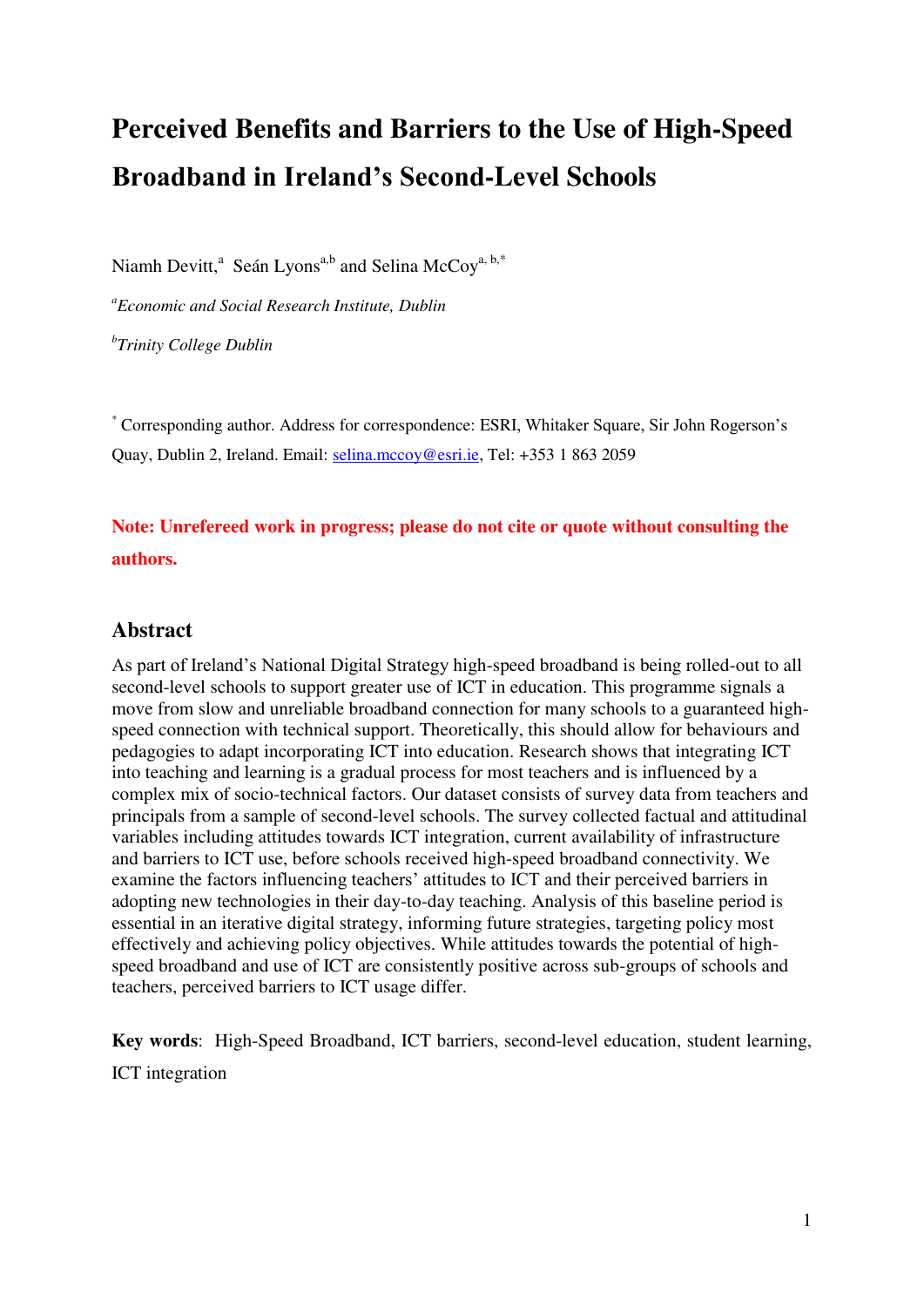### **1. Introduction**

A report by the European Commission (2014) on the growth potential of ICT (Information and Communication Technology) in Europe identifies the lack of ICT skills, underinvestment in ICT infrastructure and even cultural constraints as some of the hindrances to the innovation and growth effects of technology. The role of ICT in the economy is undeniably growing in importance with mobile broadband internet, big data, cloud computing and e-commerce becoming prevalent in economic and social activities. As such, the Digital Agenda for Europe 2020 sets out a number of goals for the digital economy emphasizing ICT as central to European competitiveness and economic growth. Two elements of this agenda are fast or ultra-fast broadband and enhanced digital literacy, skills and inclusion. High-speed broadband provision is intended to encourage the use of ICT in a multitude of economic and social areas thus providing the opportunity to create jobs, improve productivity, service delivery and quality of life. The education system will play an influential role in embedding enhanced digital literacy and skills into society.

As part of Ireland's National Digital Strategy, the Irish government is investing substantially in a national roll-out of high-speed broadband to all second-level schools in the country. This investment signals a move from slow and often unreliable broadband connection that inhibits use of ICT within education to a high-speed reliable broadband connection with technical support. With this higher quality broadband connection comes a new set of challenges; how can ICT support, enhance or transform teaching and learning in schools? This significant investment has a lot of potential; allowing simultaneous access by teachers and students, high-speed link to 'the cloud', streaming video, remote teaching etc.

Previous literature has suggested that rather than focusing on improvement in traditional cognitive performance, ICT use within the education system could help develop students' independent learning skills, critical thinking, problem solving, transversal skills as well as purely technological skills. These skills are vital for excelling in post-school education and are increasingly indispensable for living and working in the  $21<sup>st</sup>$  century. The phased roll-out of high-speed broadband into schools provides us with an opportunity to conduct a rigorous impact assessment of this programme. An initial educational impact assessment for this programme was carried out on a pilot group of 78 schools and reported in DCENR (2012b). It employed a mixed methods approach including a survey of schools after implementation of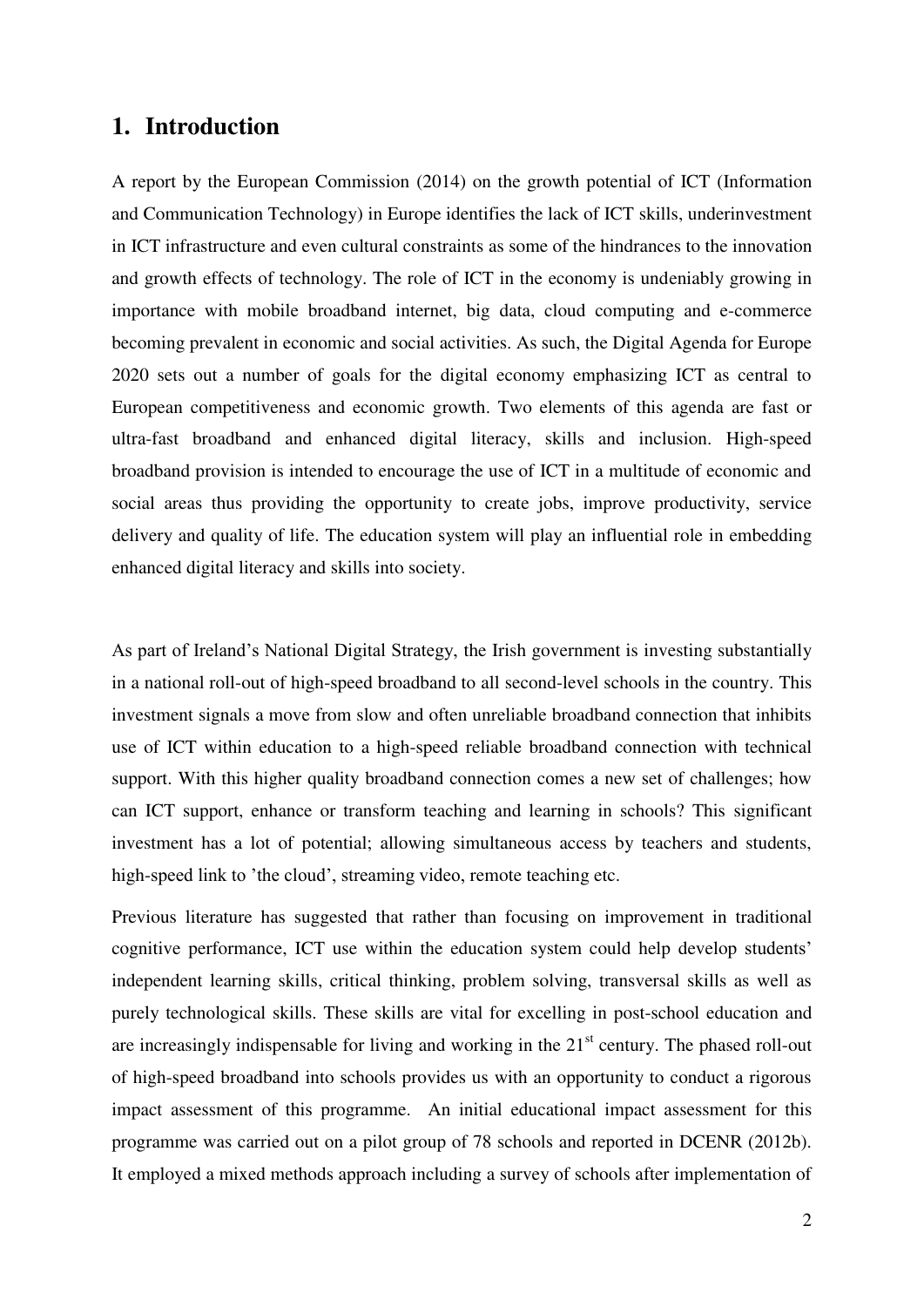the service. The results were encouraging, reporting positive attitudes towards ICT among teachers, active planning and access to training for ICT use within schools, increased collaboration within and between schools, wider use of online resources, and gains in flexibility, innovation and student engagement. However, the pilot study did not collect data prior to installation of high speed broadband, which would have been preferable for allowing a comparison of educational outcomes before and after the programme's implementation.

This paper examines survey data collected from the period before installation of high-speed broadband in a further 436 schools. The dataset will be supplemented with a post-installation survey some time after high-speed broadband has been installed in all schools as part of the broader study. The aim of this broader study will be to investigate the impact of a significant high-speed broadband investment on teaching and learning outcomes. Analysis of the baseline data is an essential step in this broader study in order to observe changes in behaviour that can be isolated and attributed to the government investment programme. The impact of this study of high-speed broadband will also play an important role in further policy planning and in supporting the broadband infrastructure with necessary investments in order to maximize the full potential of ICT within education. This paper specifically looks at the readiness of schools and teachers to integrate ICT into their pedagogical practices, their current use of ICT and their perceived barriers in this regard. This paper describes some previous literature examining the impact of ICT within education in section 2. Section 3 describes our methodology and data used, section 4 presents the results of our analysis and section 5 discusses these results and concludes.

## **2. Literature Review**

The role of ICTs in education has been discussed at length and remains an area of great interest as governments continue to invest resources and education policy continues to adapt to incorporate ICTs. We examine some literature that highlights the central role ICT policy in education, studies on the impact of ICT and specifically broadband on student achievement, different methodologies used to estimate this impact and finally we look at obstacles to ICT integration.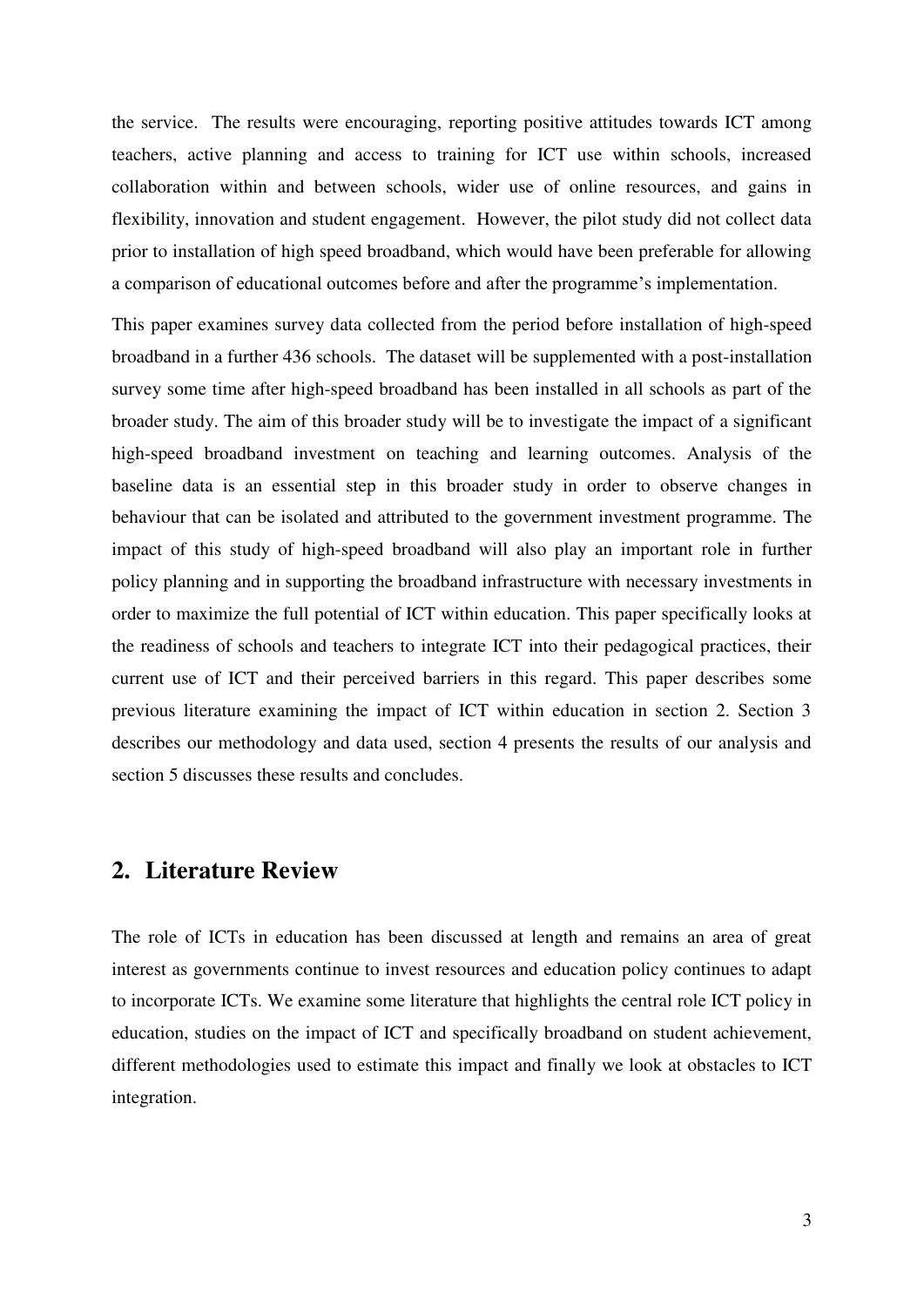#### **ICT policy in Education**

The European Commission has adopted a range of policies with respect to ICT use in education, most recently in its Digital Agenda 2010. Through its "TeLearn" project the European Commission is researching ways in which ICT can be used to enhance teaching and learning (European Commission, 2012)**.** In 2004, Ireland launched its Broadband for Schools Programme as a means to "significantly enhance the potential of ICT in teaching and learning" (DCMNR, 2004). The role of ICT in education was further emphasized by the Next Generation Broadband Taskforce which recommended that government continue to invest in broadband for schools and that "digital skills be a fundamental part of the school curriculum"(DCENR, 2012a). Progress in Europe in integrating ICT, however, has been uneven with differences apparent within and between countries, as well as between schools within countries (Balanskat *et al.*, 2006). 'What works' in integrating ICT is certainly difficult to measure. Papanastasiou and Angeli (2008) found that teachers' actual knowledge and use of various computer software for professional and personal purposes, teacher confidence and attitudes toward technology, the technology infrastructure and support in the schools, as well as teachers' beliefs about the use of technology as an agent for change all play a role in the successful integration of ICT in schools. It's clear from this study that the adoption of ICT is not merely a technical implementation; it is also about teacher beliefs, pedagogical practices and the potential to exploit ICT efficiently (Balanskat *et al*., 2006). ICT policy in education should reflect this and strive to provide the relevant supports.

#### **Impact of ICT on student achievement**

Opinion based studies such as the eLearning Nordic study (2006) look at the impact of ICT through self-reported perceptions of teachers and students. This is similar to the data used in this analysis where we use survey data on the perceptions of teachers and principals on ICT usage. The Nordic study finds positive effects with teachers convinced that students' subjectrelated performance and basic skills as well as educational achievements improve through ICT integration. Perception based results must be treated with caution, however, as they could be interpreting perceived impact as opposed to actual impact. Nevertheless, positive attitudes of teachers and students are a key component for successful ICT integration (Papanastasiou and Angeli, 2008) and therefore self-reported positive attitudes towards the use of ICT in teaching and learning is one of many important factors for successful ICT integration. However, even with teachers' positive attitudes towards the role of ICT in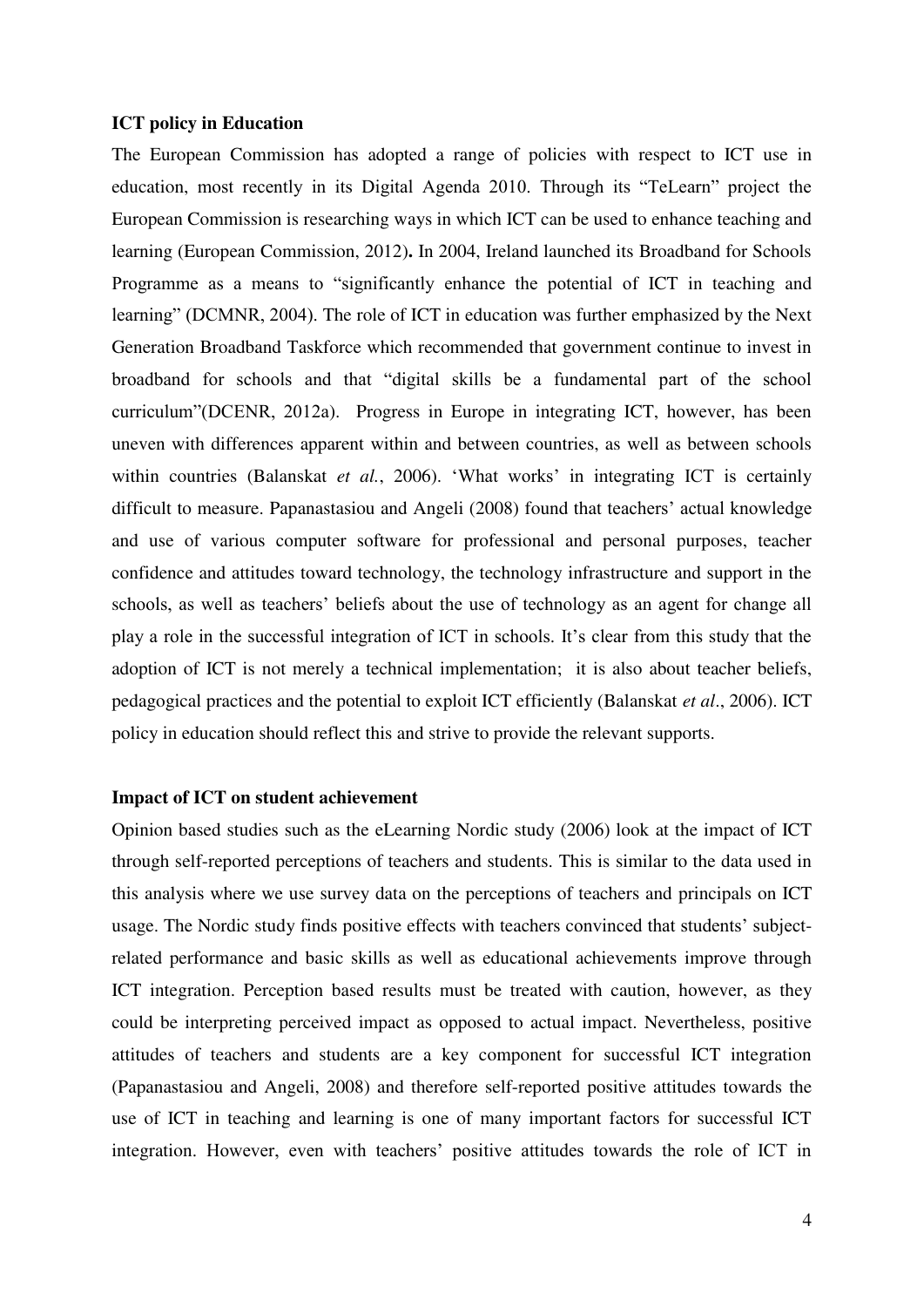learning outcomes, changes to their pedagogical approaches are "slow and measured" (Kerr 1991).

Results from quantitative studies show a positive impact of ICT use on student achievement. Meta-analyses such as by Kulik (2004), note that research has identified positive effects of specific ICT uses on pupil's educational attainment. At an international level, an OECD report found that there is a positive association between the length of time of ICT use and students' performance in PISA mathematics tests (OECD, 2004). A report from the Growing Up in Ireland Longitudinal Study of children shows that "internet access in the classroom plays an important role in children engaging in social networking outside school" and even taking account of a wide range of background factors "children who engage in cultural activities and social networking perform better in reading and mathematics than other groups" (McCoy *et al*., 2012). Thus, the authors' state, internet access in the classroom can lead to an "enhancement of a range of cognitive skills rather than literacy alone" and has implications for the wider usage of ICT among children. Conventionally, these studies have tried to establish a causal link between use of ICT and student outcomes using students' academic performance, with some associated difficulties. First, results are often based on simple correlation between ICT and student performance (Kirkpatrick and Cuban, 1998). Angrist and Lavy (2002) address the possible endogeneity in the use of ICT and students' test scores through a randomised control trial and found no evidence that educational use of computers raised pupil test scores. Leuven *et al.* (2004) used a quasi-experimental method and conclude similarly that the extra funds for computers and software did not have a positive impact on pupils' achievement.

Second, the measurement of ICT usage may be flawed. Many studies analyse the impact of investment in or simply the *access* to ICTs and not actual *usage* of ICTs which could lead to bias on estimates of the effectiveness of ICT on educational attainment. For example, Goolsbee and Guryan (2006) study internet subsidies to public schools and found that subsidies for ICT investment were diverted to the most disadvantaged schools. However, the authors themselves express doubt about whether resources were actually used not least because teachers were novice or completely inexperienced with computers.

Finally, the impact of ICT and broadband may not be measured effectively through traditional measures of student achievement. Ruthven *et al*. (2004) in the UK argue that while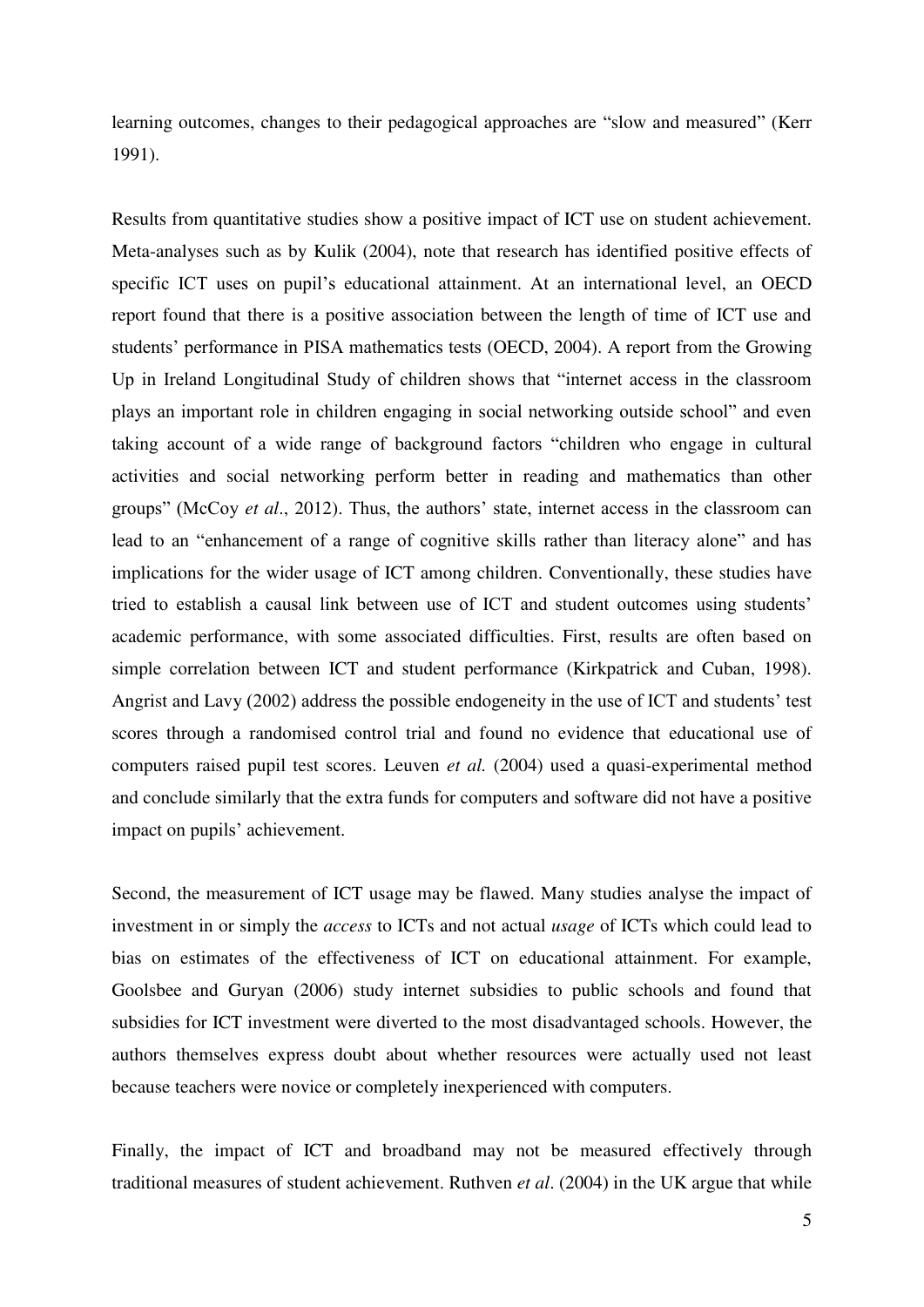the internet was widely recognised as having educational potential, there was less clarity about how this might be realised in classroom teaching and learning. Many studies note that the ICT may impact unobserved elements of student performance and students' motivation, independent learning and teamwork (Goolsbee & Guryan 2006, Belo, Ferreira & Telang, 2011, OECD, 2001). A report by the Irish Department of Education and Skills (DES) based on case-studies of over 50 schools, inspections of 180 schools and survey evidence from almost 1400 teachers, over 900 principals and students, found that "ICT impacts predominantly on the development of students' research and investigation skills, as well as their writing and presentation skills" (DES, 2008). These ICT driven skills are not fully exploited in traditional pedagogies or measured explicitly in traditional measures of student achievement. Neglecting to incorporate these broader skills in student achievement measures may underestimate the impact of ICTs on learning outcomes.

Looking specifically at the impact of broadband on student achievement, Underwood *et al.* (2005) finds in UK schools that broadband access in classrooms results in significant improvements in pupils' performance in national tests taken at age 16. However, Belo, Ferreira and Telang (2011) look at the effects of actual usage of broadband in schools in Portugal, measured by the amount of information exchanged with the Internet over ADSL connections, and find that broadband usage over the period 2005-2009 had an adverse effect on school performance. There are a number of possible reasons for this adverse effect of ICT on student achievement; concerns about the endogeneity of the relationship between education inputs and student achievement and unobserved factors biasing the results. The authors' have no information on what the broadband is used for and so could have been used for unproductive purposes. Similarly to ICT in general, broadband may still be beneficial for students in ways that test scores do not capture. These benefits are hard to measure but add to the potential of ICT in the education system.

#### **Obstacles to ICT integration**

The presence of ICT resources and infrastructure in schools are necessary but not sufficient for successful ICT integration in education. There are a number of supporting and hindering factors, ICT inputs just one factor in a complex mix that influences ICT integration. Machin *et al.* (2006) found the joint effect of large increases in ICT funding and a fertile background for making efficient use of ICT, appear to underpin positive effects of ICT expenditure on educational performance. Underwood *et al.* (2005) states that embedded, reliable and high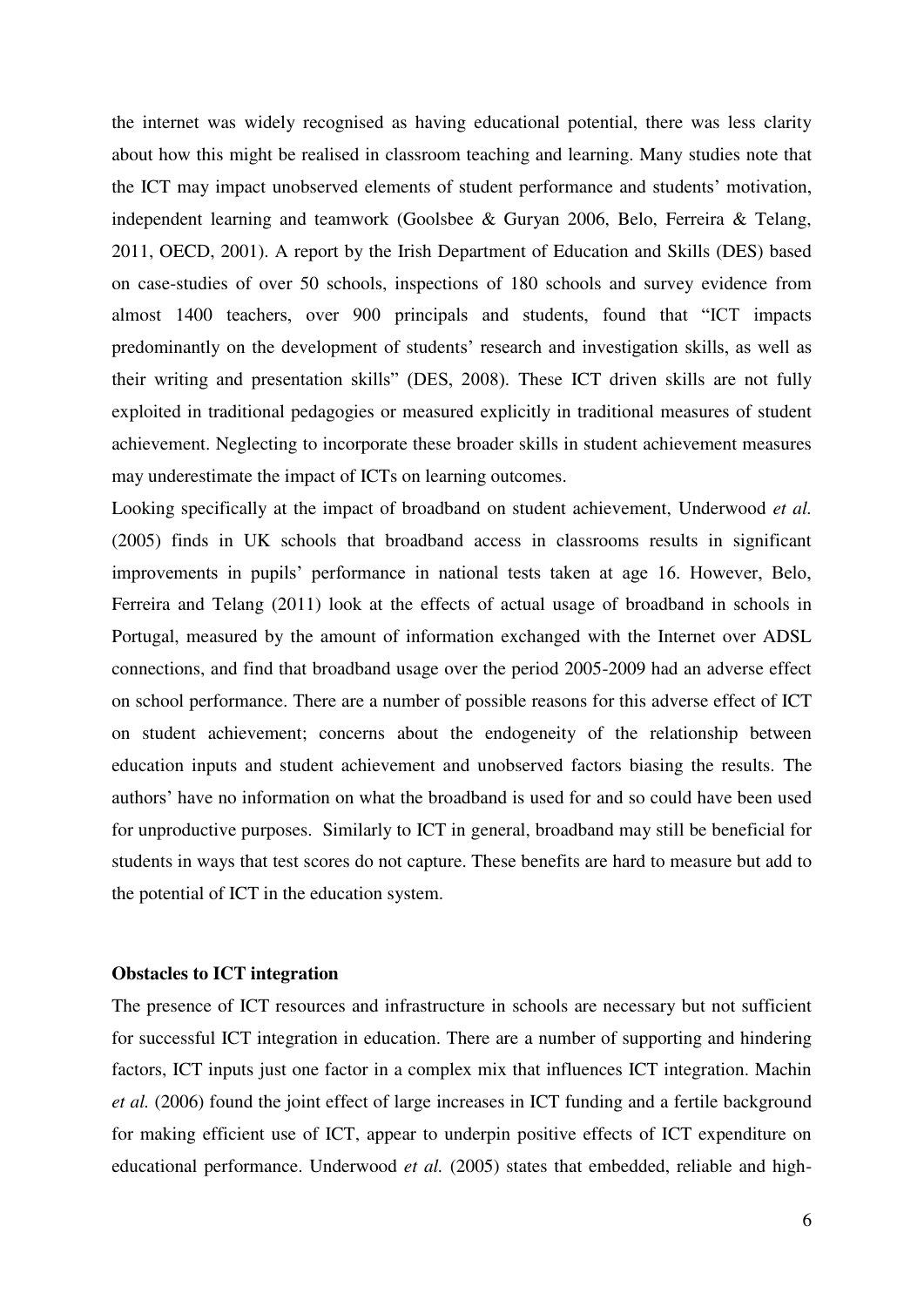capacity broadband in the classroom increases the quality and quantity of educational activities. Embedding ICT in education is influenced by other educational inputs and entails innovation and change at all levels of the school environment (OECD, 2001). A report by Gleeson *et al*. (2001), for example, based on six case study schools in Ireland concluded that the role of technology had been one of additional resource rather than a catalyst for ICT integration and many were still severely hampered by technical difficulties. A DES report (2008) highlights the ongoing maintenance and replacement of hardware within schools and the provision of increased opportunities for teachers to engage in relevant teacher training as central to the development of ICT in schools.

Schools that were more successful in implementing ICT were characterised by positive school leadership, the presence of an effective IT specialist and the availability of professional support and guidance. This highlights the complex relationships between firstorder influences such as access to reliable technology and second-order influences such as teacher attitudes and skills in the integration of ICT (Underwood *et al.*, 2005). Hennessy *et al*. (2005) in the UK examines how secondary teachers of the core subjects of English, Mathematics and Science have begun to incorporate ICT into mainstream classroom practice. They state lack of adequate access to technology, experience and confidence in using ICT as well as lack of professional control linked to the pressure to conform to centralised curriculum and assessment systems as obstacles to ICT integration. Similarly, Pelgrum (2001) and Bingimlas (2009) suggest the most important factor in the implementation of ICT is whether a teacher can arrange appropriate teaching opportunities for using ICT in a classroom or laboratory. Hence current school and classroom organisation and structures and pressure relating to state exams may be hindering greater use of ICT in teaching practices.

Balanskat *et al.*'s (2006) case studies highlight infrastructure issues – the quality of connectivity is a barrier in many schools, to the point of deliberately orienting students away from the web because of difficulties with the speed and reliability of the connection. Bingimlas' (2009) meta-analysis finds that while teachers had a generally positive attitude to implementing ICT in their teaching, they faced barriers such as lack of confidence, lack of relevant skills and inadequate access to resources. In addition school-level barriers arose such as limited access to ICT, poor quality and inadequate maintenance of hardware as well as unsuitable educational software. Moreover, the absence of an ICT dimension in schools' overall strategies and their limited experience with project-oriented activities supported by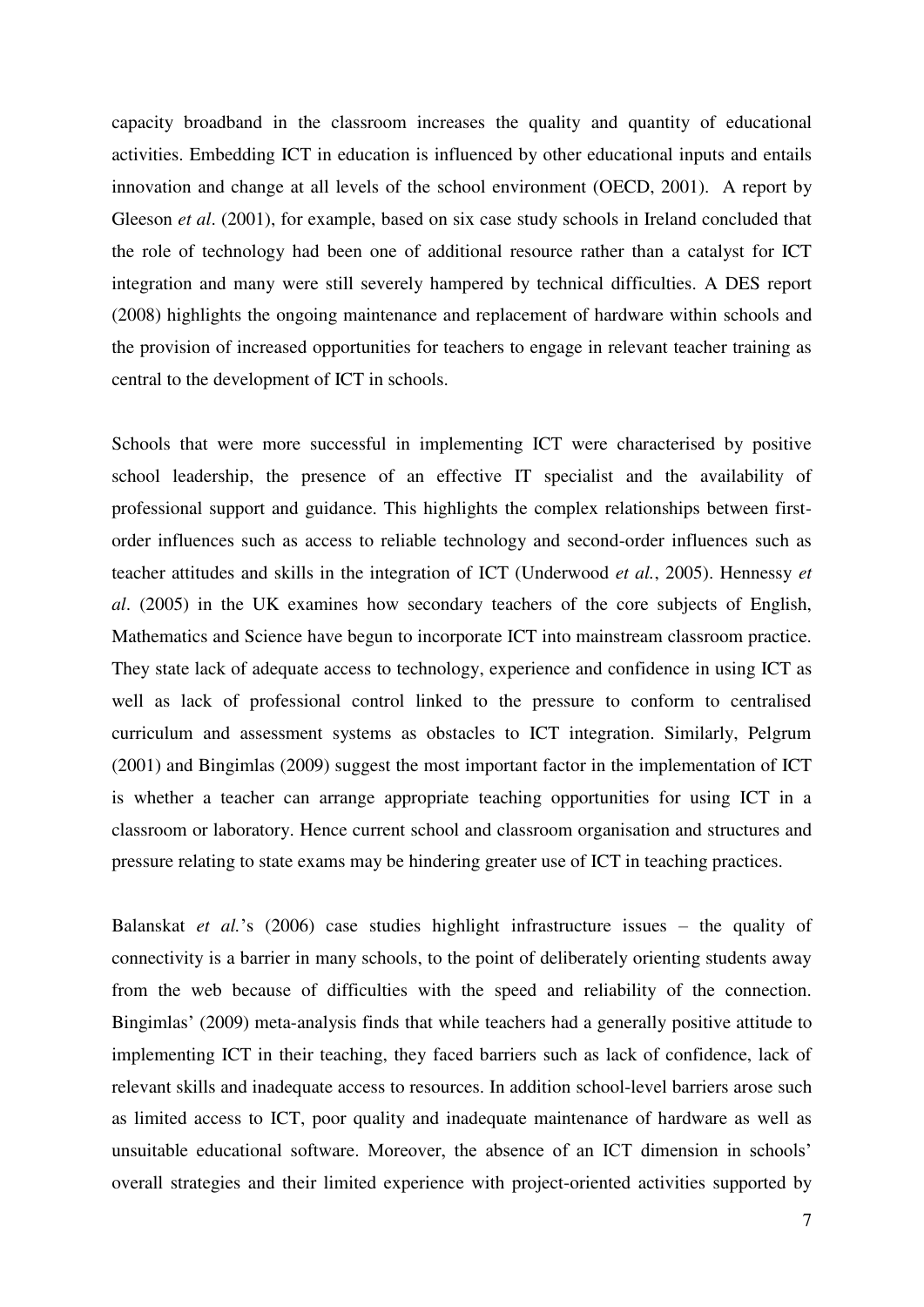ICT, are decisive in determining levels of ICT use by teachers (Eadie 2001). These studies combined point to the importance of teacher training as well as infrastructural support and school leadership in the integration of ICT.

## **3. Methodology and data**

In this paper we use survey data collected from 436 second-level schools around the country before installation of high-speed broadband. This survey explores the attitudes of teachers and principals towards the use of ICT and the barriers they perceive in the use of ICT in their teaching and learning objectives before receiving reliable high-speed broadband. These data also provide us with information on the baseline usage of ICT in these schools before they received the high-speed broadband. In the future this baseline usage information can be combined with data from a post-installation survey to allow us to isolate the impact of broadband investment.

Our sample of second-level schools was surveyed in 2 groups: group 1 consists of secondlevel schools in Dublin, Meath and Kildare and group 2 schools in Waterford, Wexford, Cork, Kerry, Kilkenny and Limerick. The two groups were selected by the high speed broadband implementation team to facilitate a cost-effective phased roll-out of the programme. Group 1 schools received broadband service in the second half of 2013, and Group 2 schools received service in the second half of 2014. Our survey was administered to the schools prior to installation of broadband in both cases.

Although the schools were not selected at random, descriptive statistics show us that we have good variation in types of schools. Surveys were distributed to teachers and principals in our sample of schools. Principals were asked to nominate a random group of teachers of Maths, English and Science subjects at junior and senior cycle from each school and were asked to complete the surveys themselves also. These subjects were chosen to ensure consistency across schools and for comparison with international studies. In requesting teachers from specific subjects also we hope to minimise any selection bias in choosing teachers with the most ICT experience within the school. Response rate to the surveys can be seen in Table 1: 56% for both teachers and principals in group 1 and 56% for teachers, 69% for principals in group 2.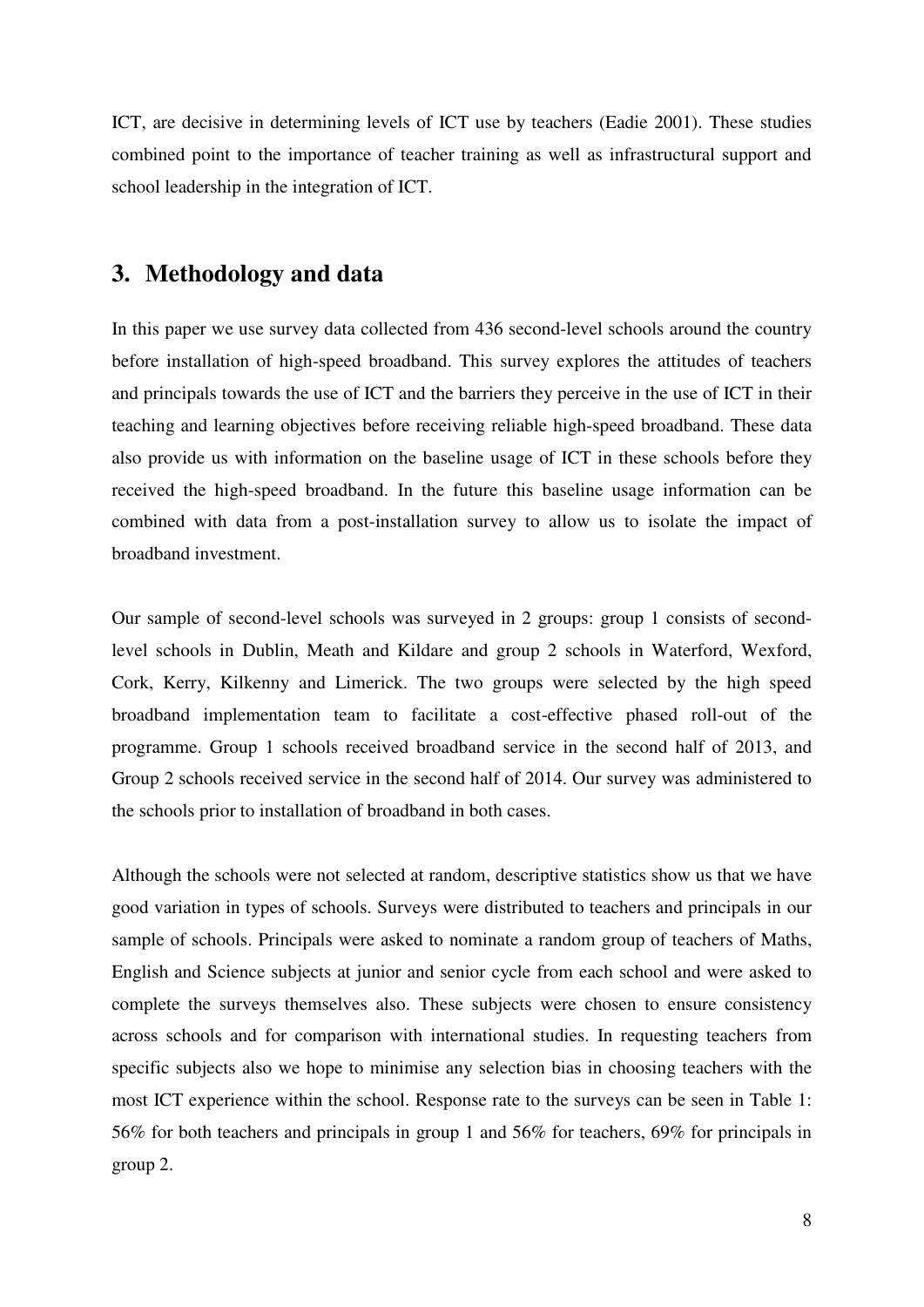|            | <b>Target Sample</b> | <b>Achieved Sample</b> | <b>Response Rate</b> |
|------------|----------------------|------------------------|----------------------|
| Group 1    |                      |                        |                      |
| Principals | 198                  | 110                    | 56%                  |
| Teachers   | 793                  | 442                    | 56%                  |
| Group 2    |                      |                        |                      |
| Principals | 236                  | 162                    | 69%                  |
| Teachers   | 780                  | 438                    | 56%                  |

**Table 1: Response rate for the pre-installation survey** 

The surveys collected factual and attitudinal information: background and demographic information on both teachers and principals, current ICT infrastructure in the school, teachers perceived and actual use of ICT, the presence of an e-learning plan in the school, pedagogical approaches as well as self-reported and perceived challenges and obstacles in the integration of ICT into teachers' pedagogical practices.

As well as descriptive statistics and measures of correlation, factor analysis was carried out on the survey data. Due to the exploratory nature of the survey questions many of the answers are highly correlated and are likely representing underlying latent variables that we want to measure. Factor analysis enables us to describe these correlated observed variables as latent variables and so allows us to present the survey data in a convenient way for analysis. Table 2 presents the factor variables generated from the survey data and the questions that produce these factor variables. We use Cronbach's alpha (Cronbach, 1951) to test the internal consistency of our factor variables to gauge their reliability where a value of 0.7 is the cut-off for an acceptable factor variable.

| <b>Factor variable</b> | <b>Reliability</b> | <b>Components</b>                                                       |
|------------------------|--------------------|-------------------------------------------------------------------------|
| Support_teaching       | $\alpha = 0.84$    | Use curriculum-relevant online resources for lesson preparation         |
| (dependent variable)   |                    | Use applications such as word processing to prepare resources for class |
|                        |                    | Create multimedia resources, incorporating sound, video, images or      |
|                        |                    | other digital media for class                                           |
|                        |                    | Use curriculum-relevant online resources to support their teaching      |
| Support_learning       | $\alpha = 0.86$    | I use ICT to:                                                           |
| (dependent variable)   |                    | Support students to reflect on their own learning                       |
|                        |                    | Support a range of student learning styles                              |

**Table 2: Factor Variables**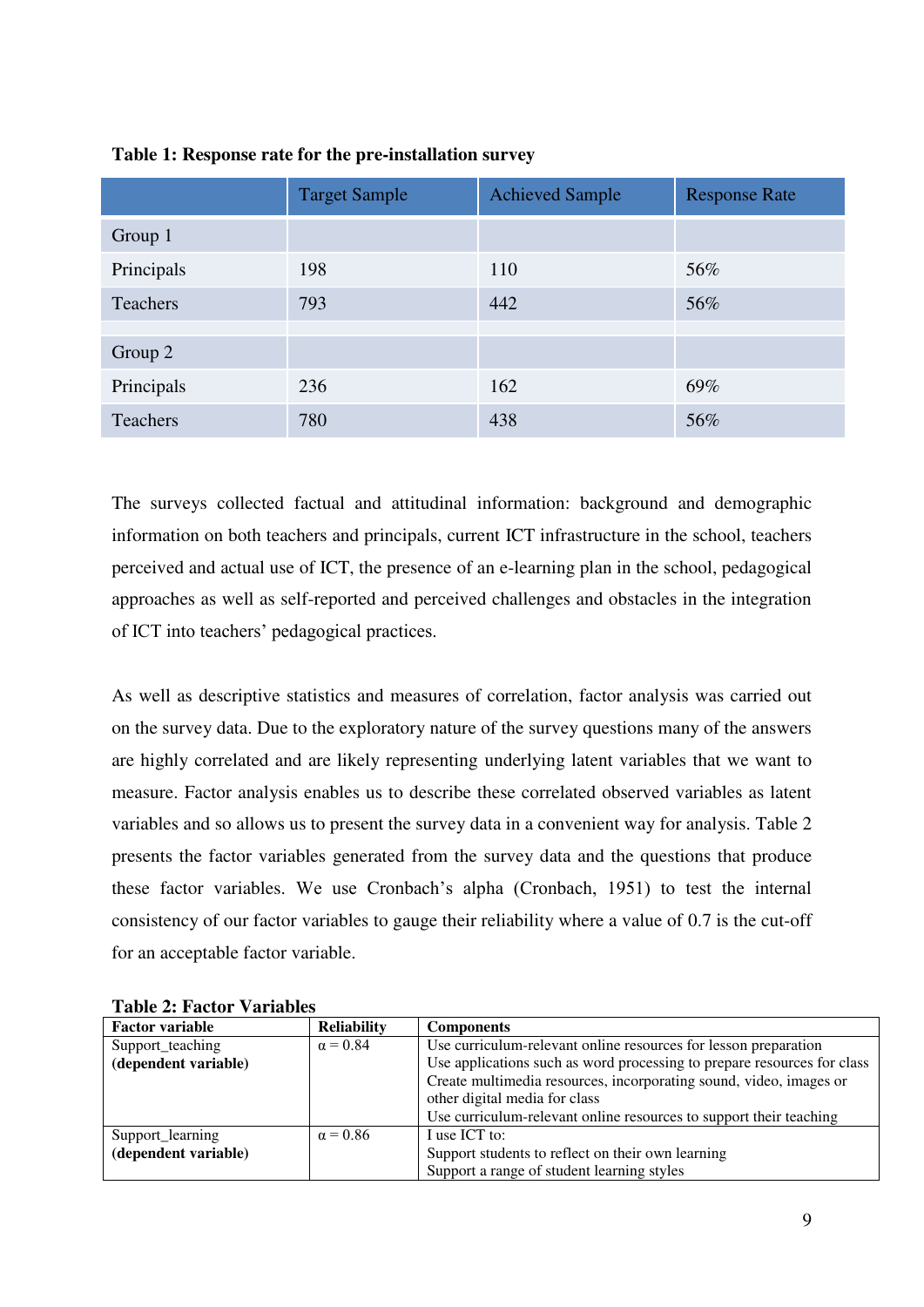|                              |                            | Provide differentiated learning or own-pace learning to support the       |  |
|------------------------------|----------------------------|---------------------------------------------------------------------------|--|
|                              |                            | development of numeracy                                                   |  |
|                              |                            | Support the learning of students with special educational needs           |  |
| Sufficient_resources         | $\alpha = 0.84$            | Sufficient number of computers/laptops                                    |  |
|                              |                            | Sufficient number of internet-connected computers                         |  |
|                              |                            | Sufficient number of interactive whiteboards                              |  |
| Sufficient skills            | $\alpha = 0.89$            | Adequate skills of teachers                                               |  |
|                              |                            | Sufficient training about how to use internet effectively in teaching and |  |
|                              |                            | learning                                                                  |  |
|                              |                            | Lack of confidence among teachers using the internet (reversed)           |  |
| Equipment_availability       | $\alpha$ = 0.75            | There is adequate provision of computing facilities in school             |  |
|                              |                            | There is adequate provision of audio-visual equipment in school           |  |
| Internet_availability        | $\alpha = 0.80$            | There is adequate provision of internet access for teachers in school     |  |
|                              |                            | There is adequate provision of internet access for students in school     |  |
| Tech_support                 | $\alpha = 0.82$            | Adequate provision of technical support in school                         |  |
|                              |                            | Maintenance of ICT equipment in this school is satisfactory               |  |
| ICT_confidence               | $\overline{\alpha} = 0.85$ | I feel confident to sue the internet in lessons to meet teaching goal     |  |
| (teacher variable)           |                            | I feel confident that computers/internet will help students understand    |  |
|                              |                            | concepts better                                                           |  |
|                              |                            | I feel confident that I can use relevant software in my teaching          |  |
|                              |                            | I feel confident I can teach students to select appropriate software to   |  |
|                              |                            | use in their projects.                                                    |  |
| Adeq. ICT_resources (teacher | $\alpha$ = 0.91            | There is adequate provision of computing facilities in the school         |  |
| variable)                    |                            | There is adequate provision of audio-visual equipment in the school       |  |
|                              |                            | There is adequate provision of internet access for teachers in the school |  |
|                              |                            | There is adequate provision of internet access for students in school     |  |
|                              |                            | There is adequate provision of help with technical support in the         |  |
|                              |                            | school                                                                    |  |
|                              |                            | The school has up-to-date computing and audio-visual equipment            |  |
|                              |                            | The school has very good ICT facilities                                   |  |
|                              |                            | The maintenance of ICT equipment in this school is satisfactory           |  |
| ICT_knowledge                | $\alpha$ = 0.93            | How would you rate your knowledge about how to use computers in           |  |
| (teacher variable)           |                            | teaching your main subject?                                               |  |
|                              |                            | How would you rate your knowledge about how to use internet in            |  |
|                              |                            | teaching your main subject?                                               |  |

We segment the analysis into two main themes: attitudes towards ICT and the internet and perceived barriers to ICT usage. Teachers' and principals' attitudes towards ICT include the perceived value of ICT, the impact they feel ICT would have on diverse students and the impact it would have on their teaching. Perceived barriers to ICT usage cover four main areas; internet access and broadband speed, resources/equipment availability, teachers' skills and confidence and technical support and maintenance. We focus on two outcome factor variables, described in Table 1, that capture teachers' actual use of ICT in the classroom; *support\_teaching* captures teachers' use of curriculum relevant online resources for lesson preparation and supporting their teaching as well as the use of applications such as wordprocessing to prepare for class. *Support\_learning* captures teachers' use of ICT to support students to reflect on their own learning, supporting a range of student learning styles and supporting the learning of students with special educational needs. These variables are of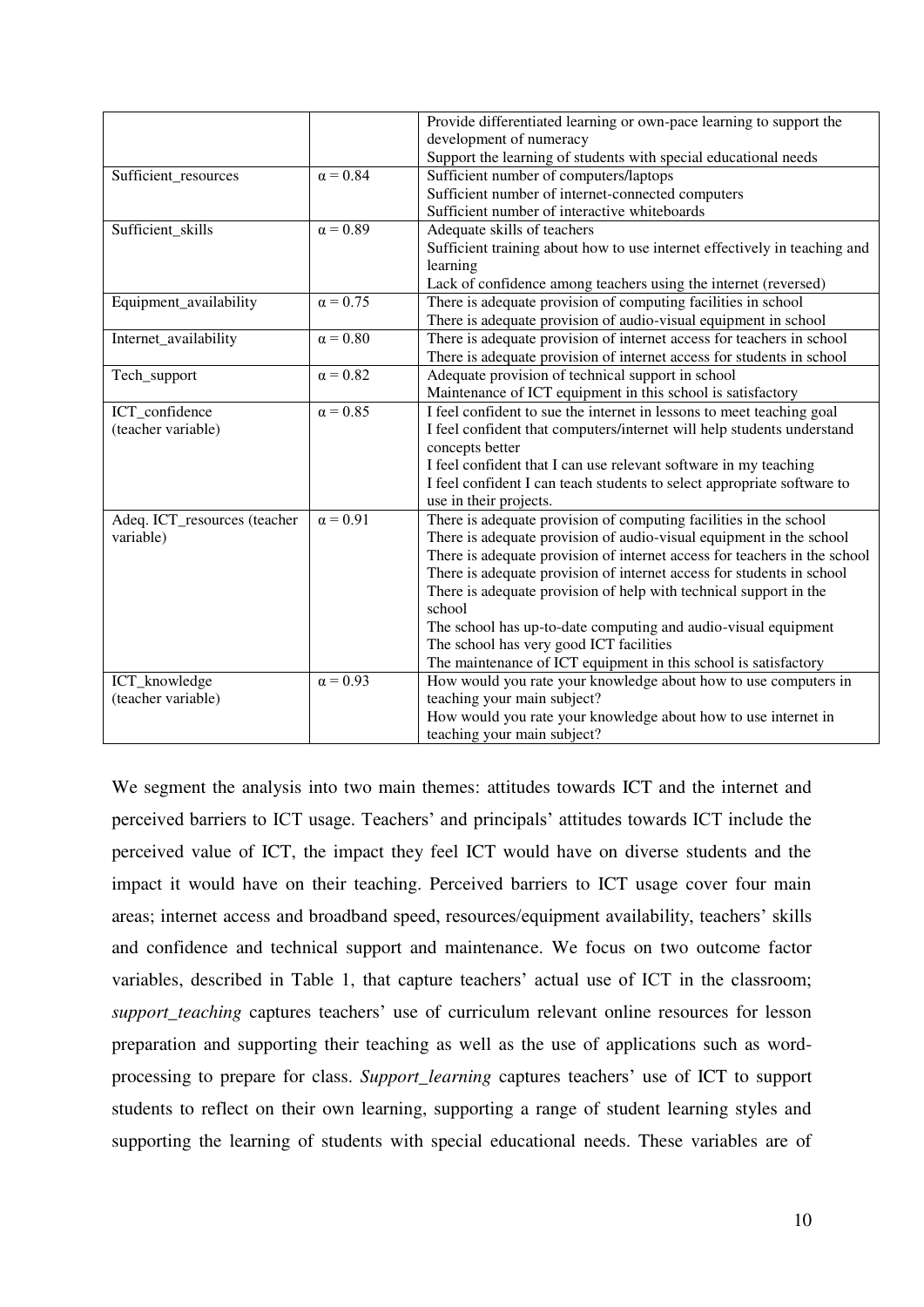interest as they provide us with the baseline actual usage of ICT within the classroom and variables that should improve with the implementation of high-speed broadband.

We would expect that as teachers perceive more adequate internet access, equipment availability and technical support and maintenance this would encourage the use of ICT in teachers' own teaching practices and learning objectives. Similarly, as teachers' report greater confidence and feel they have the necessary skills and knowledge to use ICT this would encourage use of ICT in supporting teaching and learning. We would also expect to find that use of ICT in supporting teaching would encourage use of ICT in supporting learning and vice versa.

Training variables are also included, recording if teachers have taken introductory, intermediate or advanced internet training courses, courses on the pedagogical use of the internet, equipment specific training (with interactive whiteboards etc.) or ICT training from a member of staff. These dummy variables equal 1 if they have taken the relevant courses within the last two years and zero otherwise. We would expect a positive association with relatively recent training and the use of ICT in teaching and learning. An e-learning plan dummy is included as an explanatory variable which equals 1 if an e-learning plan is present in the school. The presence of an e-learning plan is expected to increase the use of ICT in teaching and learning as teachers are given direction and guidance in the use of ICT in their teaching and learning objectives.

The survey data were supplemented with administrative data on the second-level schools: school size and type; girls' secondary, boys' secondary, coeducational secondary, vocational or community/comprehensive schools and small, medium, big or very big schools; where small schools are schools with less than 200 students, medium schools have between 200 and 400 students, big schools have between 400 and 600 students and very big schools have greater than 600 students, enter the model as dummy variables. Vocational schools and very big schools are the reference categories for these groups. The association of schools of different size and their use of ICT relative to very big schools could be positive or negative. For a given connection speed, being in a large school may mean the available bandwidth is shared by more teachers and students at the same time, making it congested and slow. However, larger schools may also enjoy economies of scale in terms of resources and staff support in using ICT.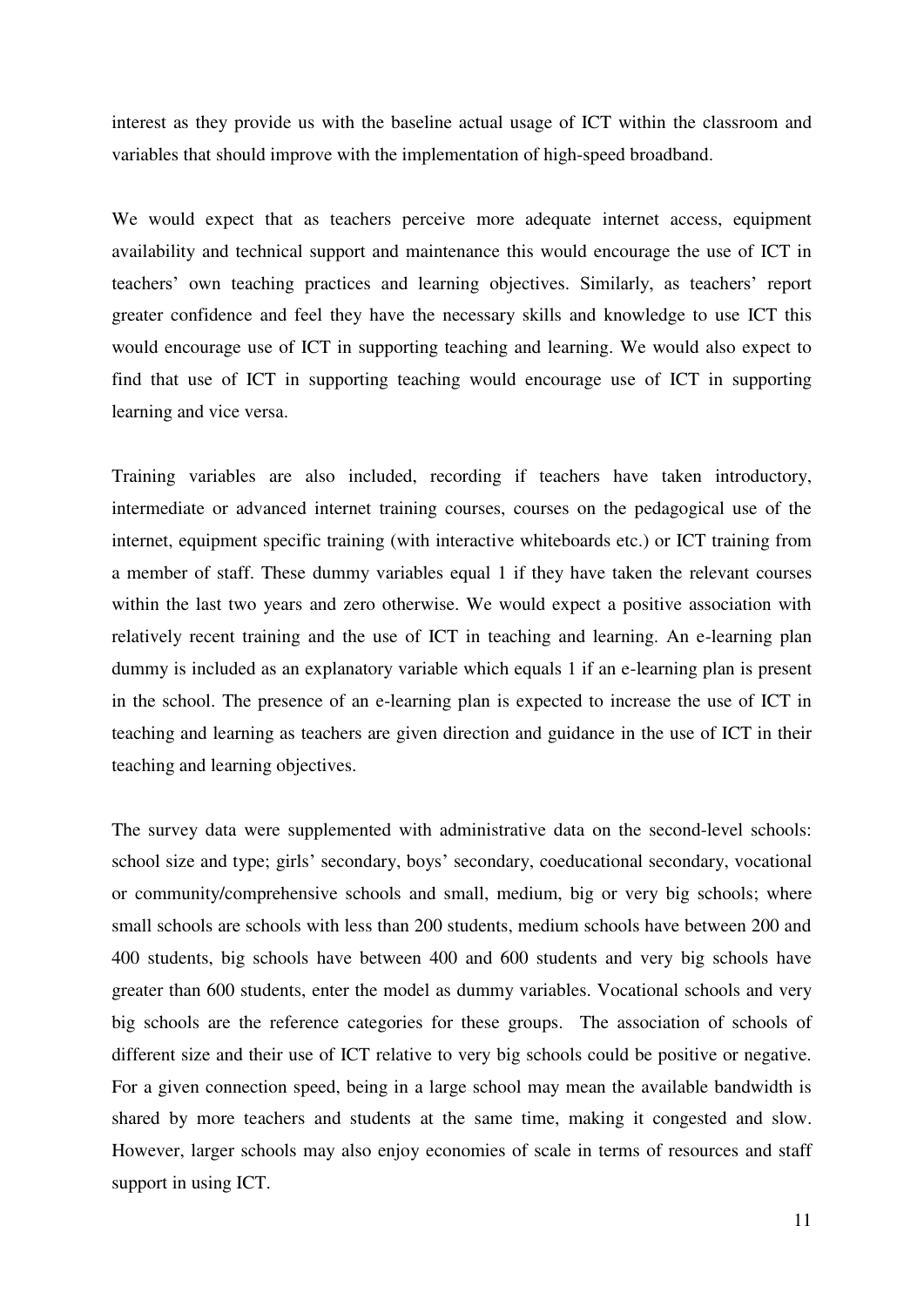We also have additional information on schools' connection speeds before implementation of the 100Mbps high-speed broadband. A dummy variable of connection speed is included, equaling 1 if current connection speed is 10Mbps or higher and zero otherwise. We would expect a positive association between connection speed and use of ICT in teaching and learning; however, other quality factors may weaken this relationship (e.g. if broadband in schools is commonly characterised by unreliable connections). Unfortunately we do not have data on quality of service before installation of high speed broadband. The association between connection speed and ICT use is also likely to be affected by access to equipment and sufficient skills.

In order to capture the importance of school social mix and composition we include a measure of DEIS status (Delivering Equality of Opportunity in Schools), equalling 1 if a school has DEIS status and zero otherwise. There are 192 second-level schools participating in the DEIS school support programme focused on schools with a socio-economically disadvantaged intake. These schools benefit from a  $\epsilon$ 3.4m ICT Grant Scheme for DEIS schools from the Education Disadvantage Fund (DES report, 2008). As a result of this targeted extra funding for ICT we would expect that ICT use supporting teaching and learning would be increased. To capture school composition we also include a dummy variable for special needs which equals 1 if there is greater than 25% of the students in the school with special educational needs and zero otherwise. A "group 2" dummy variable is included in addition to capture any difference between the two groups of schools, this equals 1 if the school is from the group 2 schools and 0 if the school is from group 1.

It is reasonable to think that a teacher's use of ICT may depend on the level of students' or teachers' familiarity with ICT outside of school. In order to incorporate this in to our model we use a socioeconomic background variable from the CSO's SAPS (Small Area Population Statistics) data; proportion of households with access to broadband internet was used in order to proxy the baseline level of ICT skills or usage that would be present in the school. We would expect as the number of households with broadband internet connection increases in the area that use of ICT in supporting teaching and learning would also increase.

Because we have only cross-sectional data, we cannot infer any causation as causality may work in both directions. However, we can test whether associations between variables operate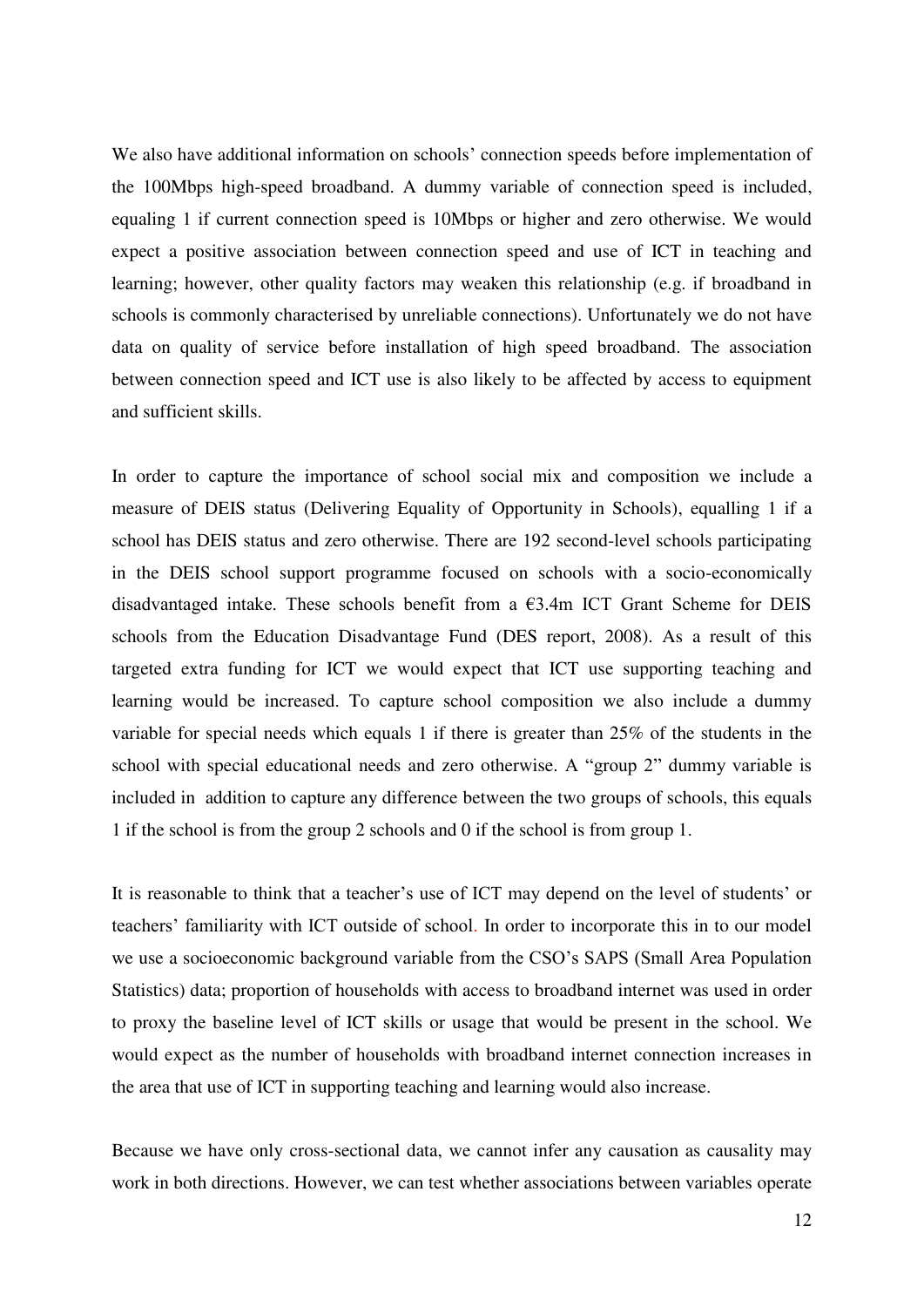in the expected directions. Once the post-installation survey is completed and we have longitudinal data we hope to estimate causal relationships with ICT usage in teaching and learning.

Our two dependent variables are coded as dummy variables; which equal 1 if a teacher states they use ICT to support teaching or learning frequently or always and zero otherwise. We estimate logit regressions and then linear probability models on inclusion of interaction terms with the following functional form;

$$
y_t = \beta_0 + \beta_1 X_{1t} + \beta_2 X_{2s} + \beta_3 X_{3t} + \beta_4 X_{4t} + \beta_5 X \times X + \varepsilon
$$

where  $y_t = [0, 1]$  and modelled at teacher-level, t. The dependent variables consist of vectors of teacher and principal characteristics; age, gender, experience and training. There is also a vector of school-level, s, characteristics; DEIS status dummy, group 2 dummy, school size dummies, school type dummies, e-learning plan dummy etc. Survey variables are included as categorical variables formed from the factor analysis in the logit regressions. We use variables describing adequate access to equipment, internet and technical support as well as sufficient skills, resources and teacher confidence as potential obstacles to ICT usage from both the teacher and principal surveys.

A second pair of regression models is estimated to explore the extent and importance of interactions between factors. This is estimated using a linear probability model (LPM) rather than a logit, because it is more straightforward to assess the significance of interactions in a linear model. In the LPM the factor variables enter the model as dummy variables. In all cases we allow for clustering of standard errors at school level to allow for possible correlation in unobserved effects at this level, which would otherwise lead to biased standard errors.

## **4. Results**

### **4.1 Descriptive Statistics**

The descriptive statistics provide an interesting insight into the differences in attitudes and perceived obstacles for the whole school sample. Looking at the 436 second-level schools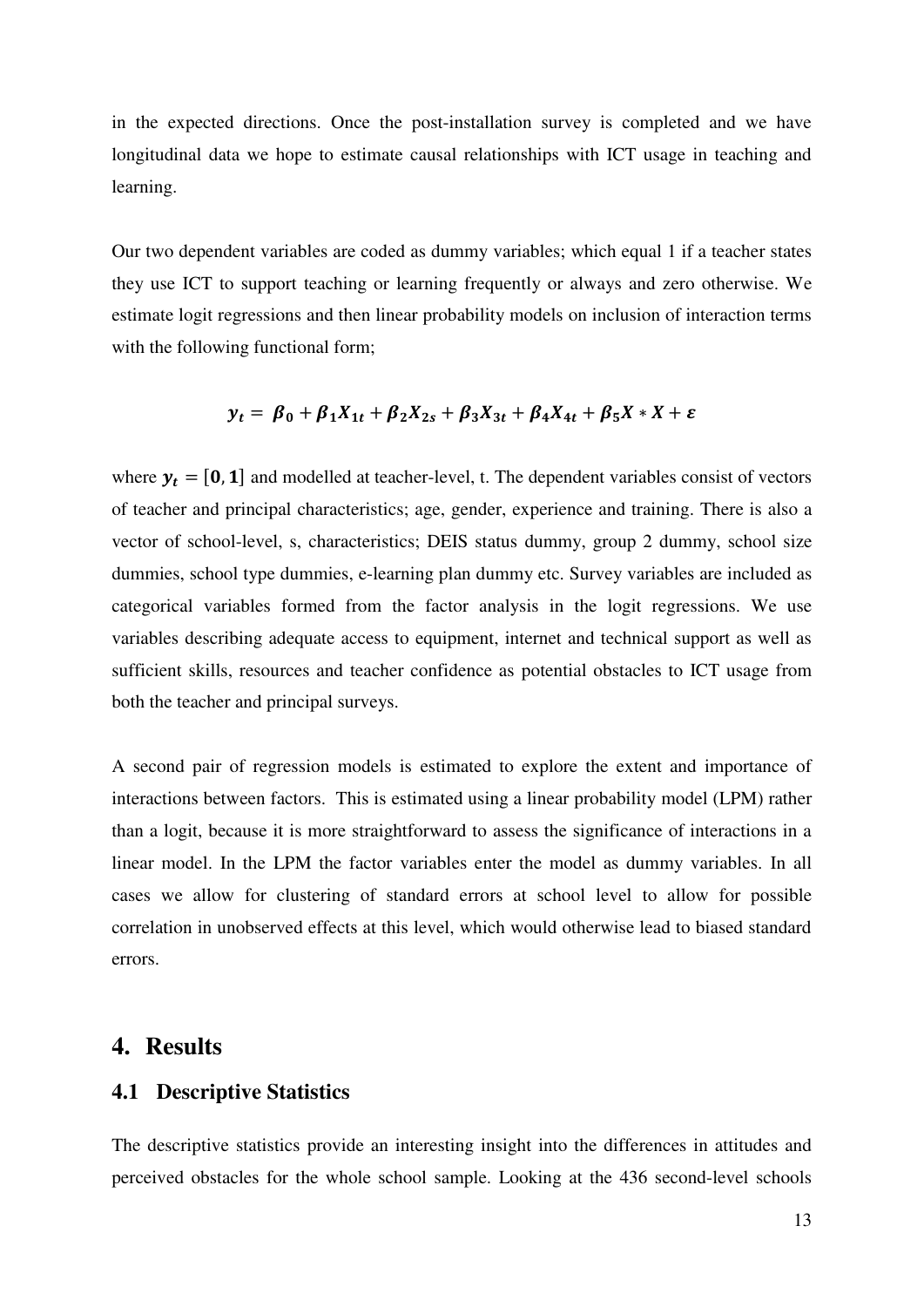together, of which 50% are in group 1 and 50% in group 2, there is good variation across all school types and school sizes broadly reflecting the national sample of schools. Table 3 shows some main descriptive statistics of the dummy variables included in our model. 30% of the sample have DEIS status, this is a broadly representative sample with 26% of schools having DEIS status nationally. 45% of schools have e-learning plans of some description within their school and 19% of the schools had broadband connection speed below 10Mbps prior to the broadband rollout.

Only 7-10% of teachers have engaged in an internet training course in the last two years, 37% have taken a course on the pedagogical use of ICT and most training taken was provided by a member of staff with 50% of teachers taking part in this in the last two years. In total 36% of teachers stated that students frequently or always use internet in their classroom in teaching their main subject and 33% of teachers stated that their students frequently or always used ICT in teaching their main subject to reinforce or practice routine skills and procedures. A large proportion, 60%, of teachers uses ICT to support their teaching and teaching outcomes in different ways. Using ICT to support learning and learning outcomes is relatively less common with 29% of teachers frequently or always using ICT to support learning in different ways. Less traditional methods of using ICT in education such as communicating with students and parents via email, publishing students' work online, using social networks in class, collaborating with other teachers and experts etc. don't currently feature largely with teachers in these schools.

| <b>Variable</b>                            | Obs (total) | Sample Share $(\% )$ |
|--------------------------------------------|-------------|----------------------|
| Support for teaching                       | 868         | 59.79                |
| Support for learning                       | 868         | 28.92                |
| Group 2 school                             | 868         | 50.12                |
| E-learning plan in place                   | 555         | 45.41                |
| Special needs $(25\% \text{ of children})$ | 868         | 14.40                |
| <b>DEIS</b> status                         | 801         | 29.59                |
| Connection speed >10Mbps                   | 750         | 80.53                |
| <b>Professional Development Training</b>   | 868         | 39.06                |
| Introductory internet training             | 868         | 6.68                 |
| Intermediate internet training             | 868         | 9.79                 |
| Advanced internet training                 | 868         | 10.02                |
| Equipment-specific training                | 868         | 41.94                |
| Pedagogical use of ICT training            | 868         | 36.64                |
| ICT training provided by school staff      | 868         | 49.65                |

#### **Table 3: Descriptive Statistics**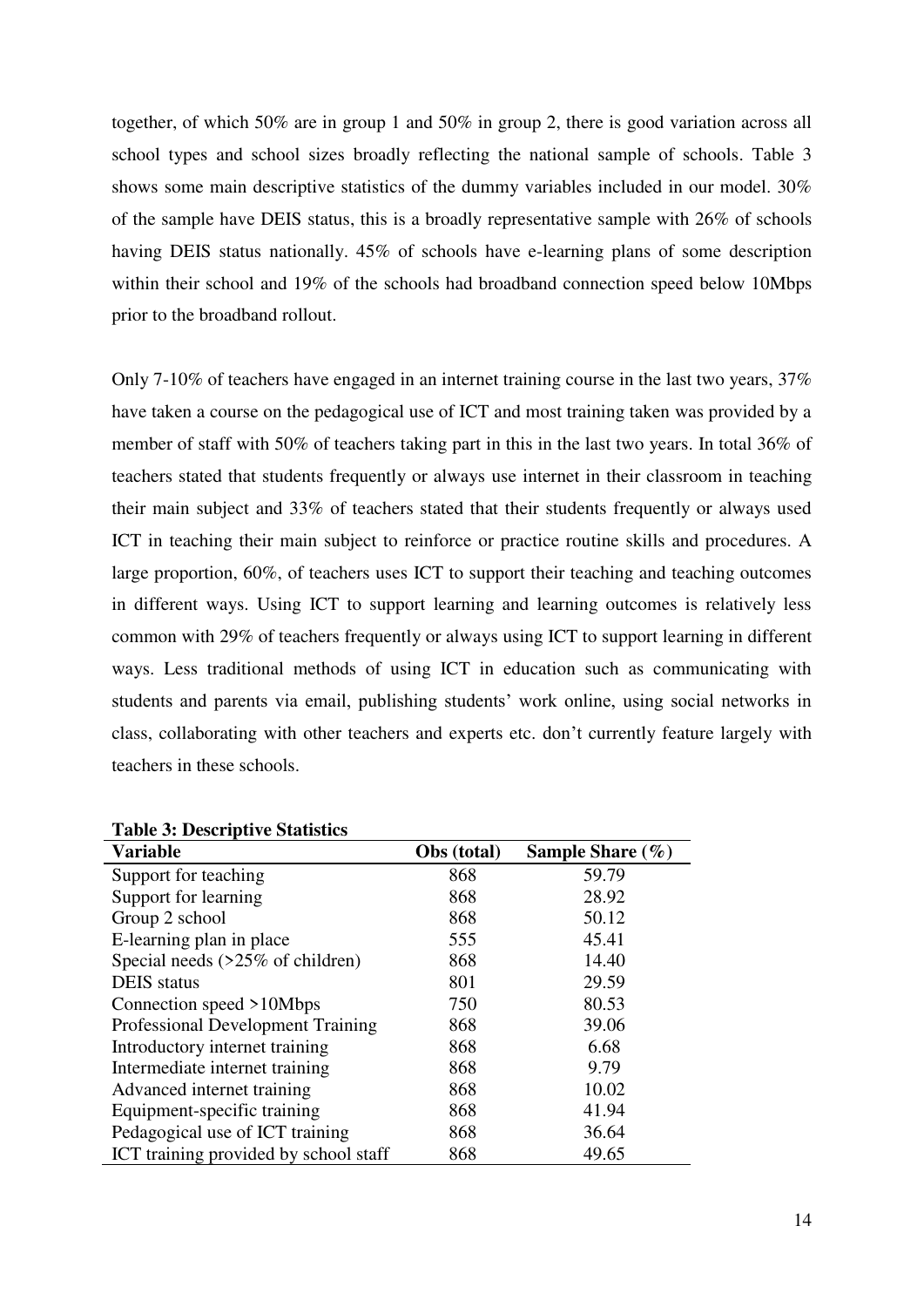Attitudes to ICT are consistently positive across all subgroups of the schools. Figure 1 shows 89% of principals and 87% of teachers agree or strongly agree on ICTs use in teaching and learning positively impacting on student achievement. The strong positive attitude towards ICT use in teaching and learning is also present in 95% of teachers agreeing that ICT is an important tool for teachers and 77% agree or strongly agree that ICT has changed the way they teach.



Nevertheless, perceived barriers to ICT usage differ significantly both between subgroups of schools and between principals and teachers. There is considerable variation across principals in their perception of barriers to ICT usage; inadequate equipment or internet provision, inadequate technical support, inadequate skills of teachers and teachers' confidence. Figure 2 illustrates a difference between teachers' and principals' perception of teachers' confidence in using ICTs. In total 49% of principals agree or strongly agree that lack of confidence among teachers using the internet acts as a barrier to ICT usage. However, 91% of teachers agree or strongly agree they are confident in using the internet to meet teaching goals. Similarly, 78% of teachers rate their knowledge of how to use the internet and computers in teaching their main subject as good or very good. Technical support emerges as a significant obstacle with only 36% of teachers agreeing or strongly agreeing there is adequate technical support in the school, this is similar to principals with 28% agreeing or strongly agreeing that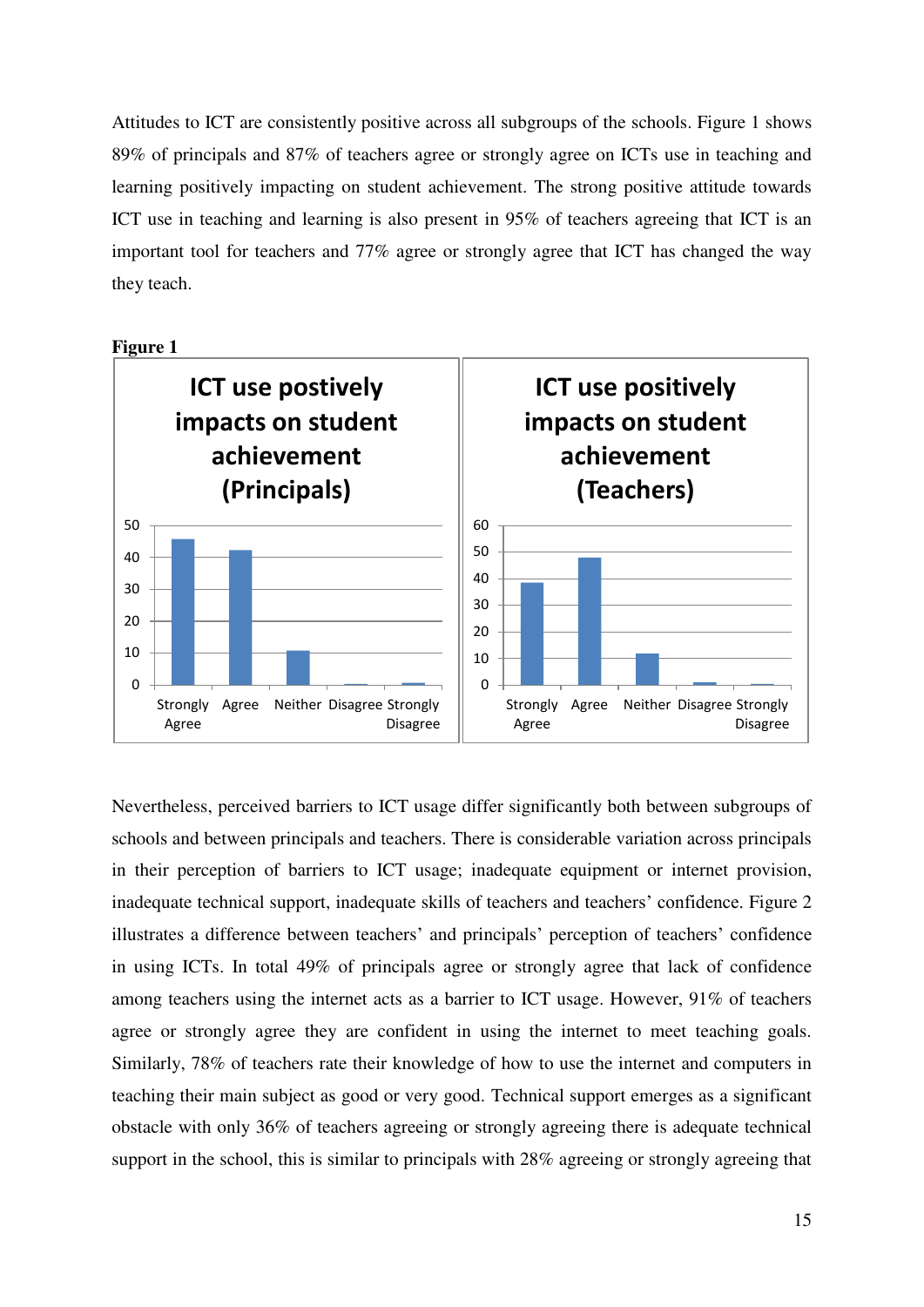there is adequate technical support within the school. 42% of principals and 44% of teachers agree or strongly agree there is adequate internet access for both students and teachers.



We estimated multivariate regressions in order to investigate the significance of these perceived obstacles as well as the various school and teacher characteristics. As noted earlier, since we are purely working with cross-sectional data we cannot infer causation from these models. However, multivariate analysis does allow us to identify associations in the data while holding other factors constant.

Table 4 contains the logit regression results presented in odds ratios where a number greater than one signifies a positive association and less than one signifies a negative association with our dependent variables. Professional development training (PDT) has a marginally significant negative association with use of ICT supporting teaching however all the other significant training variables have a positive association with ICT usage in supporting learning, and intermediate training courses have a positive and highly significant association with use of ICT to support teaching. This positive association is what we would expect from specific teacher training courses. The negative association of greater than 3 days general PDT training within the last two years relative to less than 3 days could indicate that the extra days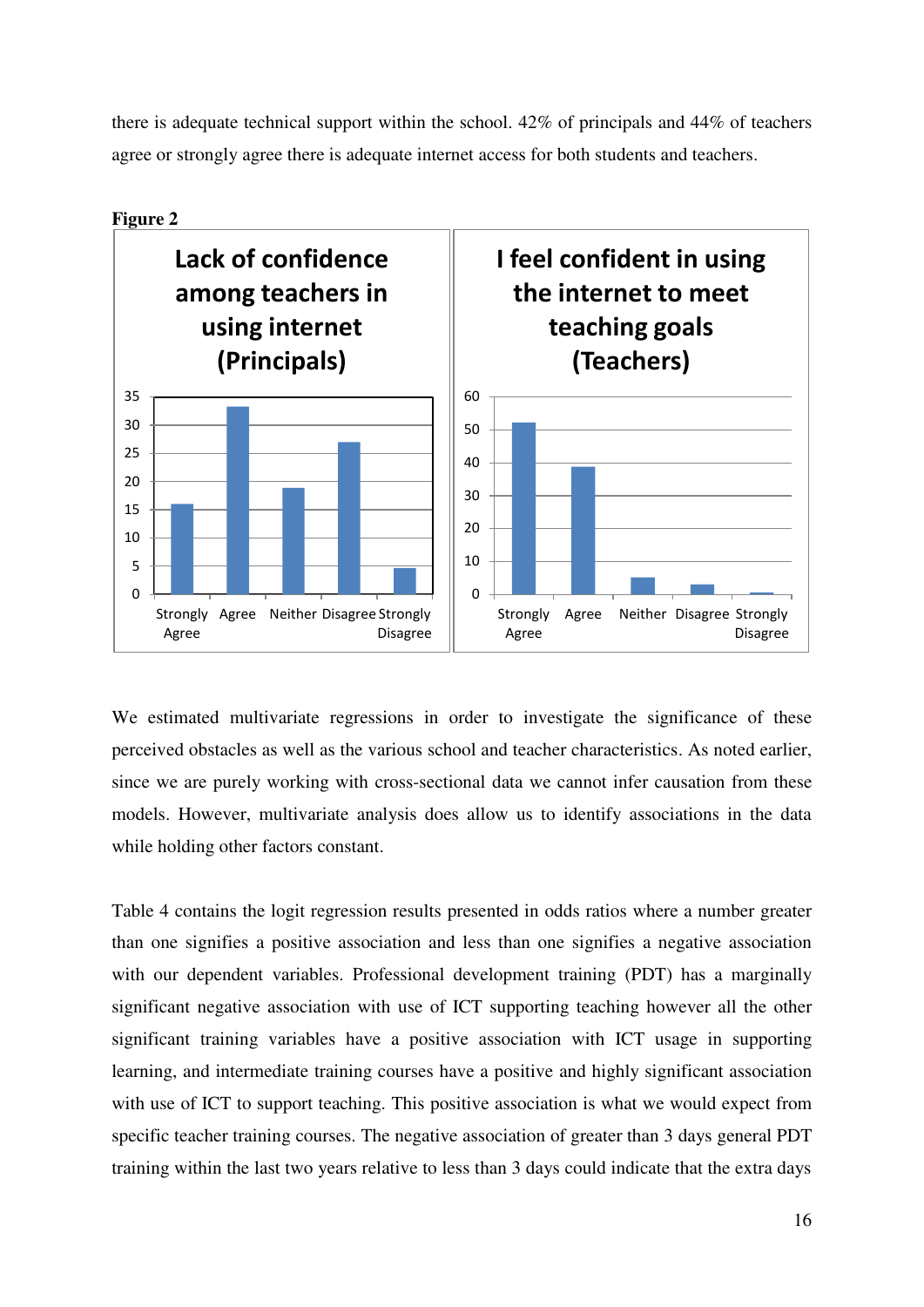of training are not encouraging further use of ICT in teaching without other supporting factors or that additional training makes teachers more conscious of the practical constraints they face in their schools.

All significant school size variables have a negative association of use of ICT in supporting teaching relative to the reference category of very big schools. This supports the notion that economies of scale are present in the facilities and supports usage of ICT. Female teachers significantly increase the likelihood of using ICT to support teaching compared to male teachers. Teachers whose main subject is Maths has a negative association with using ICT to support teaching, this result is in keeping with Machin *et al.*'s (2006) paper. Surprisingly, the more highly teachers' rated their own knowledge of how to use computers and the internet in teaching their main subject, the less likely they are to use ICT to support their teaching. Similarly, the more confident teachers rate themselves in using ICT the less they are using ICT to support teaching. 'Adequate ICT resources' has a negative association with using ICT to support learning. Use of ICT to support learning significantly increases the likelihood of using ICT to support teaching and vice versa.

**Table 4: Logit regression results in odds ratios for current use of ICT in supporting teaching and learning, clustered at school level.** 

| Dependent variable              | <b>Support for teaching</b> | <b>Support for learning</b> |
|---------------------------------|-----------------------------|-----------------------------|
| Teacher_female                  | 1.932***                    | 0.805                       |
| Principal_female                | 0.756                       | 1.123                       |
| Teacher_Age                     | 0.900                       | 1.106                       |
| Principal_Age                   | 0.966                       | 1.056                       |
| Teacher_experience              | 0.869                       | 0.922                       |
| <b>English Teacher</b>          | 1.815                       | 0.739                       |
| <b>Science Teacher</b>          | 1.119                       | 0.920                       |
| <b>Maths Teacher</b>            | $0.471**$                   | 0.888                       |
| Other Teacher                   | <b>REF</b>                  | <b>REF</b>                  |
| Girls Secondary Schools         | 1.082                       | $0.511*$                    |
| <b>Boys Secondary Schools</b>   | 0.778                       | $0.407*$                    |
| Co-educational Schools          | 0.844                       | 0.564                       |
| Community/Comprehensive Schools | 0.809                       | 0.547                       |
| <b>Vocational Schools</b>       | <b>REF</b>                  | <b>REF</b>                  |
| Small Schools                   | $0.407*$                    | 0.999                       |
| Medium Schools                  | $0.564**$                   | 1.620                       |
| <b>Big Schools</b>              | $0.482**$                   | 1.159                       |
| Very Big Schools                | <b>REF</b>                  | <b>REF</b>                  |
| <b>DEIS</b> status              | 1.381                       | 1.314                       |
| Group 2 school                  | 1.198                       | 0.791                       |
| Special needs                   | 0.790                       | 0.854                       |
| E-learning plan                 | 0.753                       | 1.155                       |
| Connection Speed >10 Mbps       | 0.597                       | 1.136                       |
| Introductory internet training  | 2.103                       | 2.446*                      |
| Intermediate internet training  | 2.454**                     | 0.846                       |
| Advanced internet training      | 0.767                       | 2.129*                      |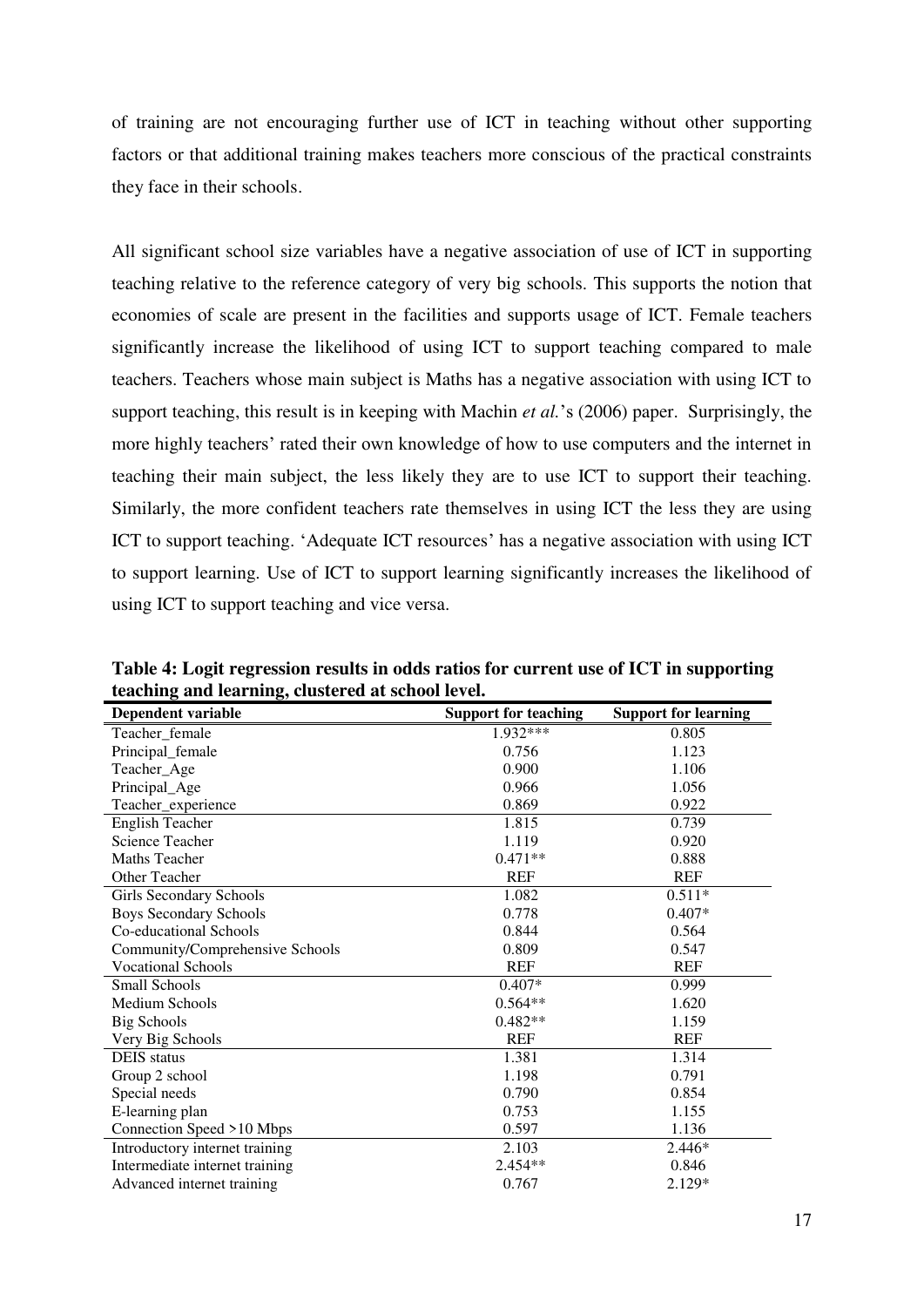| Pedagogical training                                                             | 1.000      | $1.693*$   |  |
|----------------------------------------------------------------------------------|------------|------------|--|
| Equipment training                                                               | 1.182      | 0.730      |  |
| Within-school training                                                           | 1.063      | 1.684*     |  |
| Professional development training (PDT)                                          | $0.592*$   | 0.835      |  |
| ICT knowledge (teacher)                                                          | $0.471***$ | 0.806      |  |
| Adeq. ICT resources (teacher)                                                    | 1.095      | $0.786**$  |  |
| ICT confidence (teacher)                                                         | $0.603**$  | 0.808      |  |
| Adeq. Tech. Support (principal)                                                  | 1.058      | 0.924      |  |
| Adeq. Equipment avail. (principal)                                               | 1.132      | 0.859      |  |
| Adeq. Internet access (principal)                                                | 0.932      | 1.151      |  |
| Sufficient_skills (principal)                                                    | 0.914      | 1.203      |  |
| Sufficient_resources (principal)                                                 | 0.846      | 0.913      |  |
| Household broadband internet access                                              | 0.211      | 2.133      |  |
| Support for learning                                                             | $1.543**$  |            |  |
| Support for teaching                                                             |            | $2.068***$ |  |
| cons                                                                             | 118.466*** | 0.070      |  |
| N                                                                                | 443        | 443        |  |
| $R^2$                                                                            | 0.20       | 0.17       |  |
| $*$ indicates significance at 10% level, $**$ at 5% level and $***$ at 1% level. |            |            |  |

The negative associations between confidence and knowledge of ICT and use of the internet in supporting teaching are not consistent with our expectations or the findings of previous literature. However, from previous research it's evident that many variables interact with each other to support ICT integration. In order to dissect such effects, we include interaction terms in the next stage of the analysis. Table 5 shows the significant results only for the interacted models. Coefficients are linear and therefore directly relate to the proportion of teachers using ICT in teaching and learning respectively.

|                                          | <b>Support for</b> | <b>Support for</b> |
|------------------------------------------|--------------------|--------------------|
| Dependent variable                       | teaching           | learning           |
| Teacher_female                           | $0.091*$           |                    |
| Maths Teacher                            | $-0.184***$        |                    |
| Girls Secondary Schools                  |                    | $-0.144*$          |
| <b>Boys Secondary Schools</b>            |                    | $-0.178**$         |
| Co-educational Schools                   |                    | $-0.137*$          |
| Small Schools                            | $-0.231**$         |                    |
| Medium Schools                           | $-0.095*$          |                    |
| Big Schools                              | $-0.151***$        |                    |
| Connection speed                         |                    | $0.418***$         |
| Intermediate internet training           | $0.147*$           |                    |
| Advanced internet training               |                    | $0.187**$          |
| Pedagogical training                     |                    | $0.097**$          |
| Within-school training                   |                    | $0.084*$           |
| ICT knowledge (teacher)                  | $0.279***$         |                    |
| ICT confidence (teacher)                 | $0.305**$          | $0.213**$          |
| Adeq. ICT resources (teacher)            |                    | $0.175**$          |
| Sufficient_skills (principal)            | $0.168*$           |                    |
| Sufficient_resources (principal)         | $0.200*$           | $0.316***$         |
| Adeq. Tech. Support (principal)          | $-0.227**$         |                    |
| Adeq. Equipment Availability (principal) | $-0.229**$         |                    |

**Table 5: LPM results presented as linear coefficients clustered at school level (insignificant explanatory variables omitted from the table)**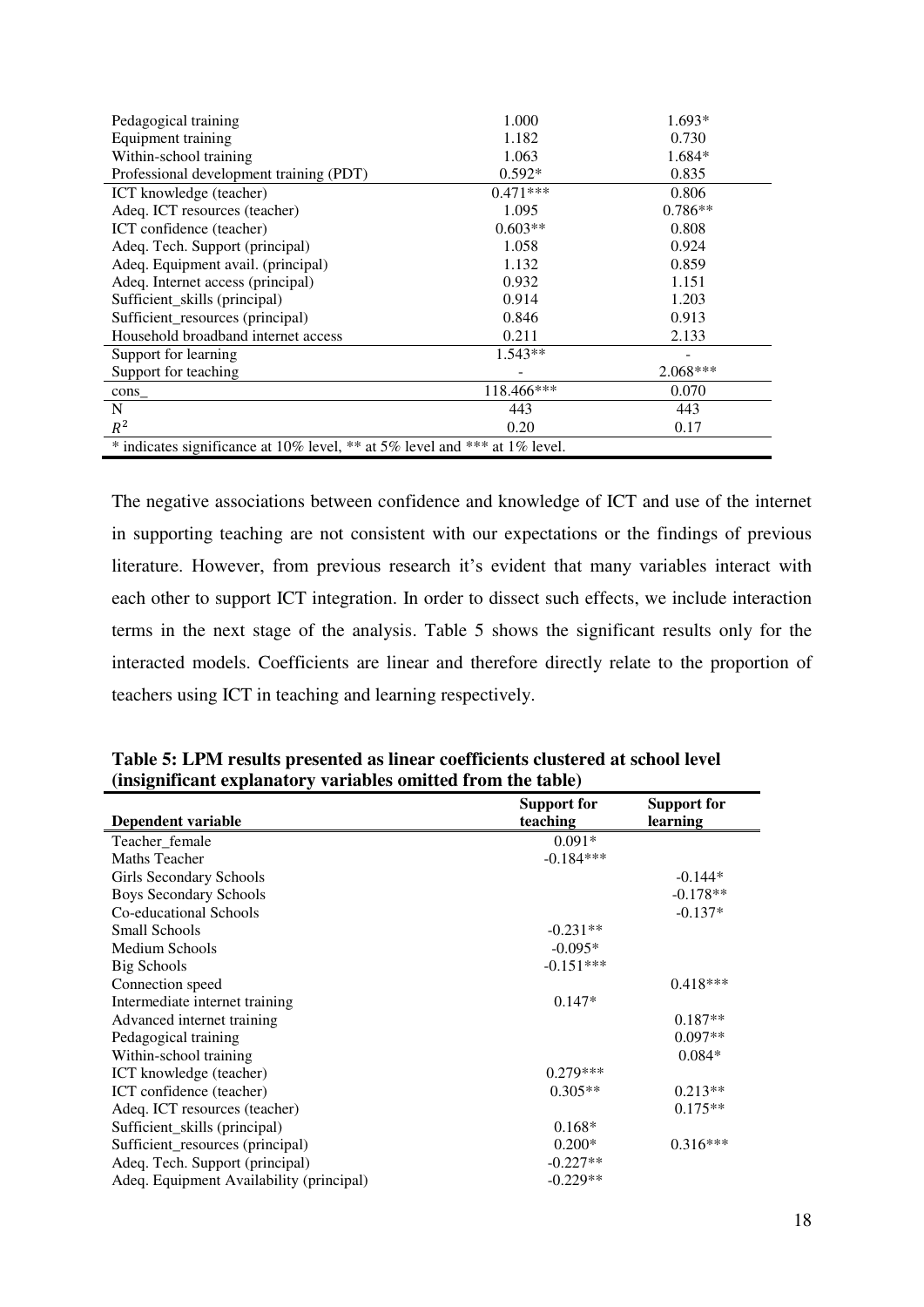| Adeq. Internet Access (principal)                                             | $0.212*$   |             |  |
|-------------------------------------------------------------------------------|------------|-------------|--|
| Support for learning                                                          | $0.157***$ |             |  |
| Support for teaching                                                          |            | $0.132***$  |  |
| Conn.Speed* Sufficient resources                                              |            | $-0.347***$ |  |
| Conn.Speed* Sufficient skills                                                 | $-0.229**$ |             |  |
| Conn. Speed*Adeq. Equipment avail.                                            | $0.232*$   |             |  |
| Conn. Speed* Adeq. Internet Access                                            | $-0.211*$  |             |  |
| E-learning plan* Confidence (teacher)                                         | $-0.281**$ |             |  |
| E-learning plan* Adeq. Tech support                                           | $-0.188*$  |             |  |
| E-learning plan* Adeq. Internet Access                                        |            | $-0.175*$   |  |
| Group 2* Adeq. Tech. support                                                  |            | $-0.231*$   |  |
| DEIS * Confidence (teacher)                                                   | $-0.241*$  |             |  |
| DEIS* Adeq. ICT resources (teacher)                                           |            | $-0.207***$ |  |
| DEIS* Sufficient skills                                                       | $0.284**$  |             |  |
| DEIS* Adeq. Internet access                                                   | $0.229**$  |             |  |
| Special needs* Confidence (teacher)                                           |            | $0.294***$  |  |
| Special needs* Adeq. ICT resources (teacher)                                  |            | $-0.199**$  |  |
| Special needs* Adeq. Tech. support                                            | $0.241*$   |             |  |
| Special needs* Adeq. Internet access                                          | 0.199*     |             |  |
| Special needs* Adeq. Equipment avail.                                         | $-0.224**$ | $0.239*$    |  |
| Special needs* Sufficient skills                                              |            | $-0.356***$ |  |
| Introductory training* Confidence (teacher)                                   | $0.540***$ |             |  |
| Introductory training*Adeq.ICT resources (teacher)                            |            | $0.360**$   |  |
| Introductory training* Sufficient skills                                      | $0.405***$ | $-0.412**$  |  |
| Intermediate training* Adeq. Tech. support                                    |            | $-0.437***$ |  |
| Advanced training* Confidence (teacher)                                       |            | $-0.575***$ |  |
| Pedagogical training* Sufficient resources                                    |            | $0.179**$   |  |
| Pedagogical training* Adeq. Equipment avail.                                  |            | $-0.175*$   |  |
| PDT* Confidence (teacher)                                                     |            | $-0.409**$  |  |
| PDT* Adeq. Tech. support                                                      |            | $0.198**$   |  |
| PDT* Adeq. Equipment avail.                                                   |            | $-0.213**$  |  |
| ${\bf N}$                                                                     | 449        | 449         |  |
| $R^2$                                                                         | 0.23       | 0.18        |  |
| * indicates significance at 10% level, ** at $5\%$ level and *** at 1% level. |            |             |  |

On inclusion of the interaction terms we can see that the training marginal variables retain their significant positive association with use of ICT supporting teaching and learning. In addition, adequate ICT resources as stated by the teacher, teacher confidence and knowledge of how to use ICT in their main subject change sign on inclusion of the interaction terms and have a significant positive association with use of ICT in teaching and learning. These positive associations are as expected and in line with previous literature.

Interestingly, including interaction terms shows connection speed to have a significant positive association with using ICT to support learning. The coefficients on the connection speed interaction terms, however, show some surprising negative associations with ICT usage; a higher connection speed and sufficient skills, sufficient resources and adequate internet access are associated with lower incidence of using ICT to support teaching and learning. A higher connection speed and adequate equipment availability has a positive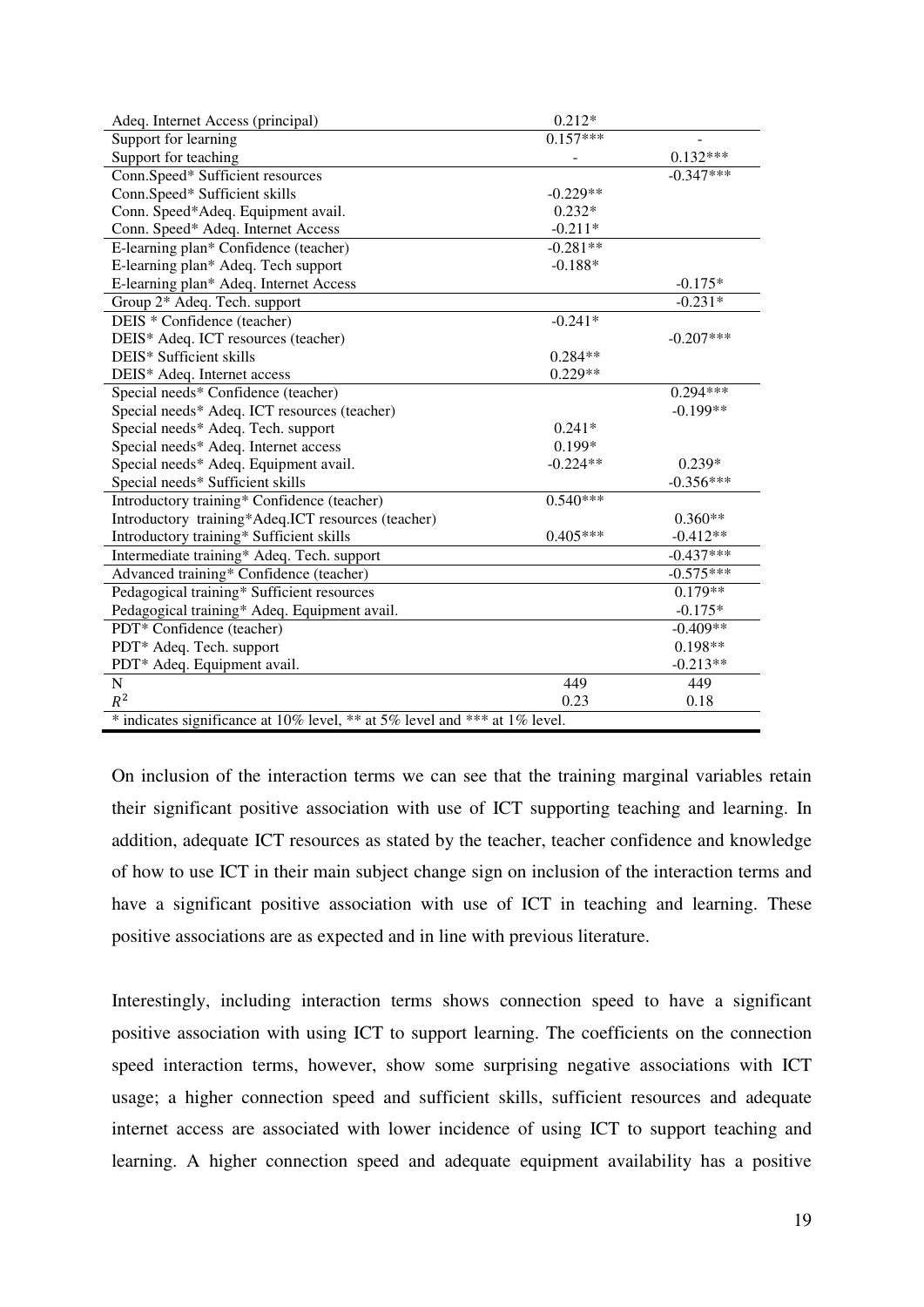association with ICT use to support teaching, which is as expected. While the presence of an e-learning plan isn't significant on its own, the presence of an e-learning plan interacted with teacher confidence, adequate technical support and adequate internet access is associated with a lower likelihood of using ICT to support teaching. This is not what we would expect. However, this is a case where causation may be complex: schools with limited technical support, internet access and teacher confidence may feel they should engage more actively in planning activities to overcome these constraints.

On school composition, schools with DEIS status and sufficient teacher skills or adequate internet access as stated by the principals have a significant positive association with using ICT to support teaching and learning. However, schools with DEIS status and adequate ICT resources or teacher confidence both as stated by the teacher have a significant negative association with using ICT to support teaching and learning. This relationship is difficult to explain; we may simply have to wait for post-upgrade data to make sense of this result. Schools that have many children with special needs and adequate equipment (as stated by principals) have a positive association with using ICT to support learning; however, a high level of special needs with adequate resources as stated by the teacher has a negative association. Similarly, a high level of special needs and sufficient skills as stated by principals has a negative association with ICT supporting learning but the opposite sign when these variables are assessed by teachers. Special needs and principal-stated adequate technical support and internet access have a positive significant association with ICT use to support teaching; however, special needs interacted with adequate equipment availability has a negative significant association. Again these relationships are unexpected, longitudinal phases of the study will hopefully help to explain differences across schools.

The internet training interaction terms have a significant positive association with using ICT to support teaching but have mixed results for supporting learning. Introductory internet training courses and teacher sufficient skills as stated by principals have a negative association with using ICT to support learning however introductory internet training courses and adequate ICT resources as stated by the teacher have a positive association with using ICT in supporting learning. This could indicate that ICT is being used in simple ways and that adequate resources are the key to enabling the use of ICT. Pedagogical training courses with sufficient resources have a positive association with use of ICT to support learning. This result is as expected. However, a surprising result is the negative association between training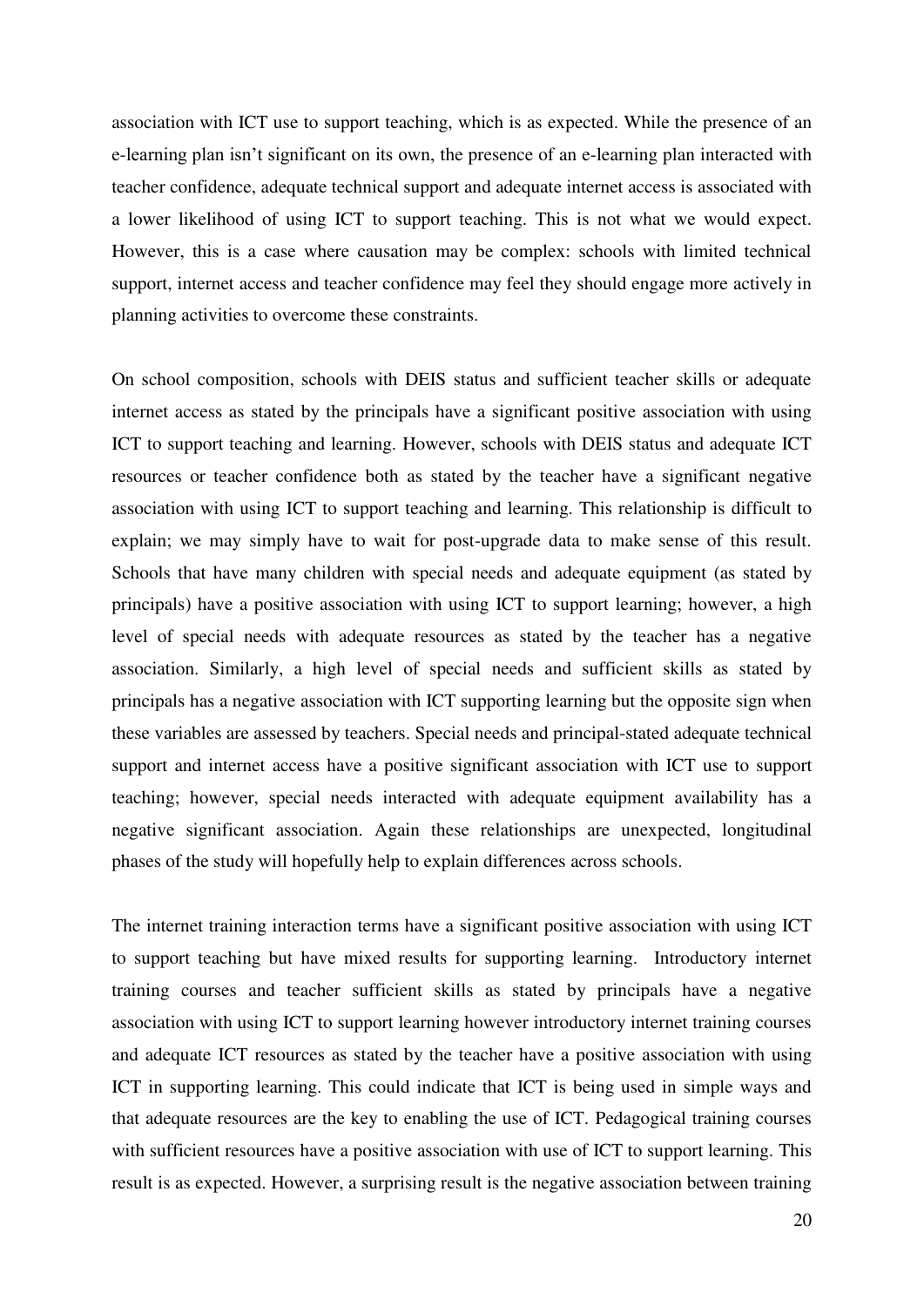courses in the pedagogical use of ICT and adequate equipment availability. We also found that advanced training courses with teacher confidence and intermediate training courses with adequate technical support has a negative association with using ICT to support learning which are counter intuitive. PDT interaction terms offer similar counter-intuitive results; PDT of more than 3 days in the last two years in conjunction with teacher confidence or with adequate equipment availability has a negative association with ICT use supporting learning. PDT and adequate technical support, however, has a positive significant association with using ICT to support learning.

## **5. Discussion and Conclusions**

The pre-upgrade survey data shows that most teachers are positive about the impact of ICT and usefulness of ICT in supporting their teaching, which is reflected in their frequent use of ICT to prepare lessons for class. However, the use of ICT to date appears to be largely outside of the classroom in more effectively preparing for their lessons; teachers' state a much smaller proportion of students use ICT within the classroom. Approximately half of teachers use ICT to support different learning styles and 39% to support students' own-pace learning. This supports Gleeson *et al.*'s (2000) findings that teachers are using ICT to enhance their existing pedagogies but are not yet fully exploiting the potential of ICT for innovative teaching practices that could provide a wide range of learning outcomes. A report by the OECD states that for the best results, instead of using ICT in a traditional context, effective use of ICT entails innovation and change at all levels of the school environment (OECD, 2001). In order to achieve these gains any investment must be complemented with policies aimed at effectively embedding the internet in the education system (Belo, Ferreira and Telang, 2011).

There is some variation in perceived barriers to ICT usage across the sample. From the composition of our two outcome variables we might infer that using ICT to support teaching may largely be done outside of the classroom in preparation for class while less ICT is used within the classroom. Using ICT to support learning, however, would more likely require the students to use ICT within the classroom. The difference in these two outcome variables will likely highlight differences in obstacles faced by teachers. Sufficient resources and teacher confidence have a positive association with ICT use in both teaching and learning, but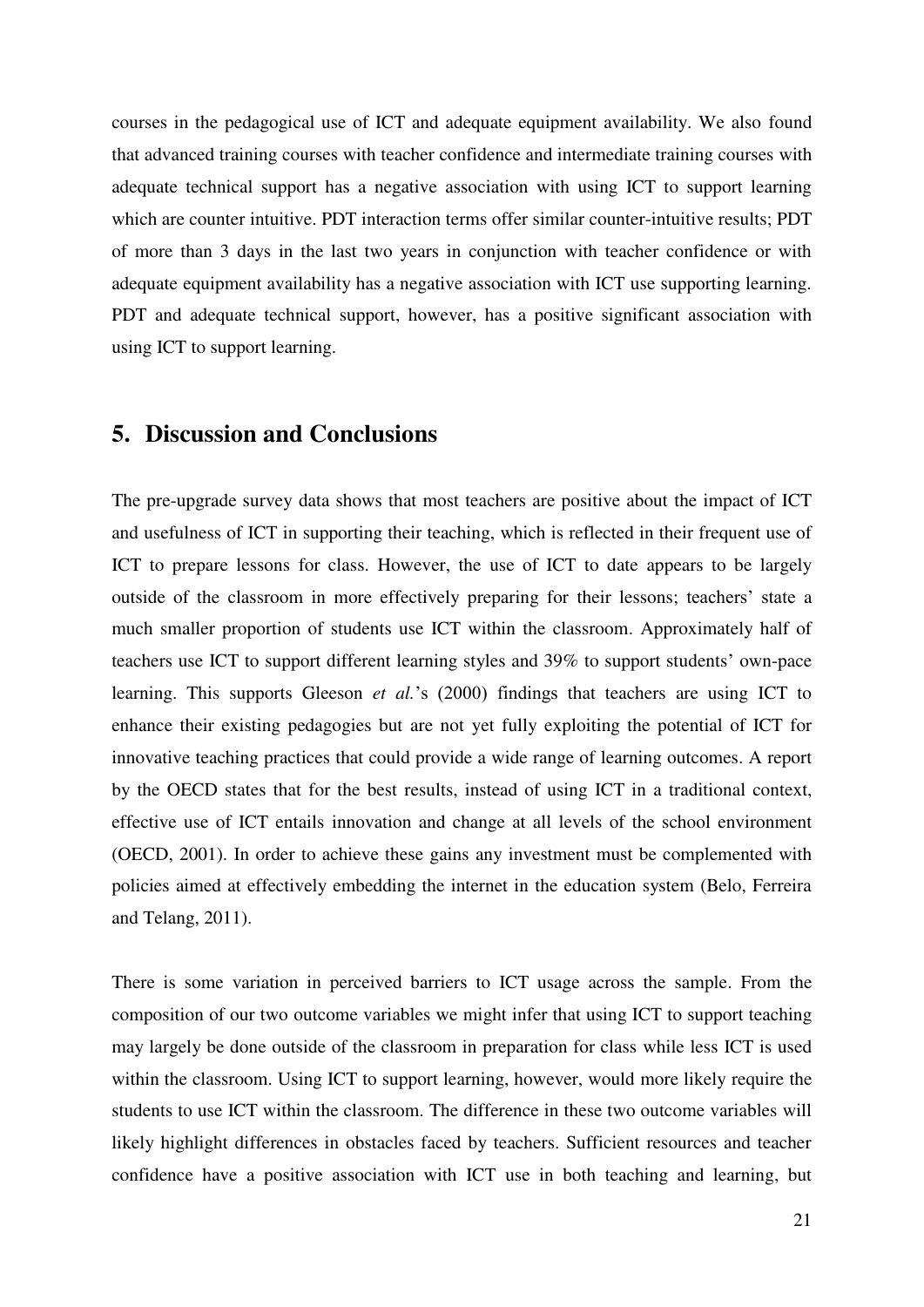connection speed is only significant in its association with ICT in supporting learning. We can understand why a faster connection speed would be vital to the use of ICT within the classroom but maybe less so outside of the classroom in lesson preparation.

Descriptive statistics on e-learning plans emphasise the important role of planning and the whole school approach in integrating ICT. E-learning plans are associated with significantly greater usage of ICT and more positive views of ICT value, of using ICT to support teaching and to support learning diversity. However, having an e-learning plan is not a significant variable in our multivariate regressions and the interaction between e-learning plan and confidence, adequate technical support, and adequate internet access have negative associations with ICT usage in teaching. This seems counter-intuitive and might suggest that causation runs both ways: some schools with limited equipment and connectivity may have tried to address their constraints by emphasising planning. The majority of training variable interaction terms have a significantly positive association with ICT use however there are some negative associations in the use of ICT to support learning. Again, this could reflect the need for many supportive policies to encourage the use of ICT within the classroom such as equipment and wifi access. The negative coefficients on connection speed interaction terms are surprising. This might reflect unreliability of pre-upgrade broadband connections regardless of speed that discouraged use of ICT, but we do not have data on this aspect of service quality. It could also be due to the complex mix of factors that influence ICT integration in the classroom.

School composition provides mixed results, while neither DEIS status nor high prevalence of special educational needs (SEN) are significant variables on their own, significance emerges through the interaction terms. Both DEIS schools and schools with a high level of SEN interacted with adequate ICT resources as stated by teachers have a negative association with use of ICT in learning. This may arise as most ICT that is used to support students with SEN is used more often by special needs teachers rather than mainstream teachers (DES, 2008), who were not surveyed in this phase of the study. However, there are still positive significant associations with special needs and DEIS status interacted with technical support and internet access in using ICT to support teaching and learning. Therefore, again it's possible that the right combination of supports is needed to encourage the integration of ICT in teaching and learning.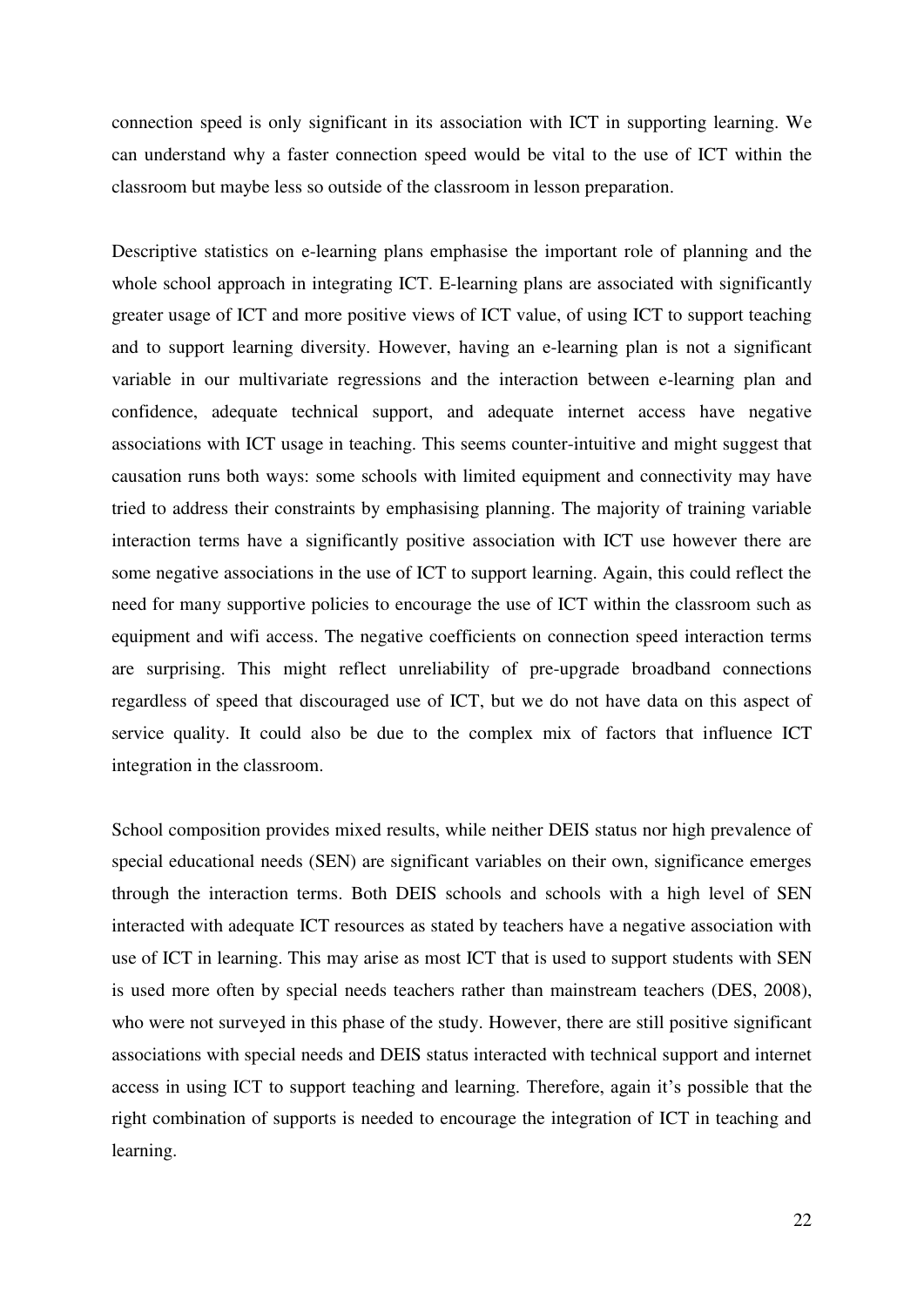In conclusion, although attitudes to ICT are consistently positive across all subgroups of the sample our data shows that this has not necessarily translated into actual usage of ICT in the education system in the past. Focussing on teachers' current actual usage of ICT in teaching and learning, teacher training variables stand out as having a significantly positive association with current usage. The next stage of the study will consider the effects of implementation of high-speed reliable broadband with technical support for all second-level schools. Our study is a quasi-experiment and lacks a randomly selected control group of schools, but when the post-installation survey data are available we hope to exploit the time difference since installation of high-speed broadband in our two sub-samples to help isolate the effect that high speed broadband has on ICT usage within the school.

In future research it will be interesting to examine whether positive attitudes to ICT translate into actual usage and how barriers to ICT usage change after the connectivity constraint is relaxed. Connection speed's significant positive association with ICT usage in learning is a positive signal for the potential of this policy. Training will also likely play a large role in embedding broadband and ICT within teachers' pedagogical practices, increasing teachers' competence, skill and confidence in using ICT and achieving the desired teaching and learning outcomes. There are however, a number of further investments necessary to support this initial large investment in broadband connectivity and to achieve education policy objectives. As noted in Section 2 there are many structural issues that may discourage the use of ICT in the classroom such as rigid class timetables and structured syllabi for state examinations that inhibits pedagogies from incorporating ICT. These structural issues may become more prominent barriers to ICT use with universal high-speed broadband. However, Ireland has recently taken a step that may address some of these barriers by reforming the junior cycle state examinations towards continuous assessment with a large emphasis on project work (DES, 2014). The reform of the junior cycle involves "a shift away from an exam-dominated mode of assessment, less detailed curriculum specifications, fewer subjects to be assessed than currently, a focus on embedding key skills in teaching and learning, and a concern with more innovative approaches to teaching and learning" (NCCA, 2011).

#### **Acknowledgements**

We would like to acknowledge the support received from Amárach, DES, DCENR, PDST and HEAnet in conducting this study. We would also like to thank the ISNE conference, the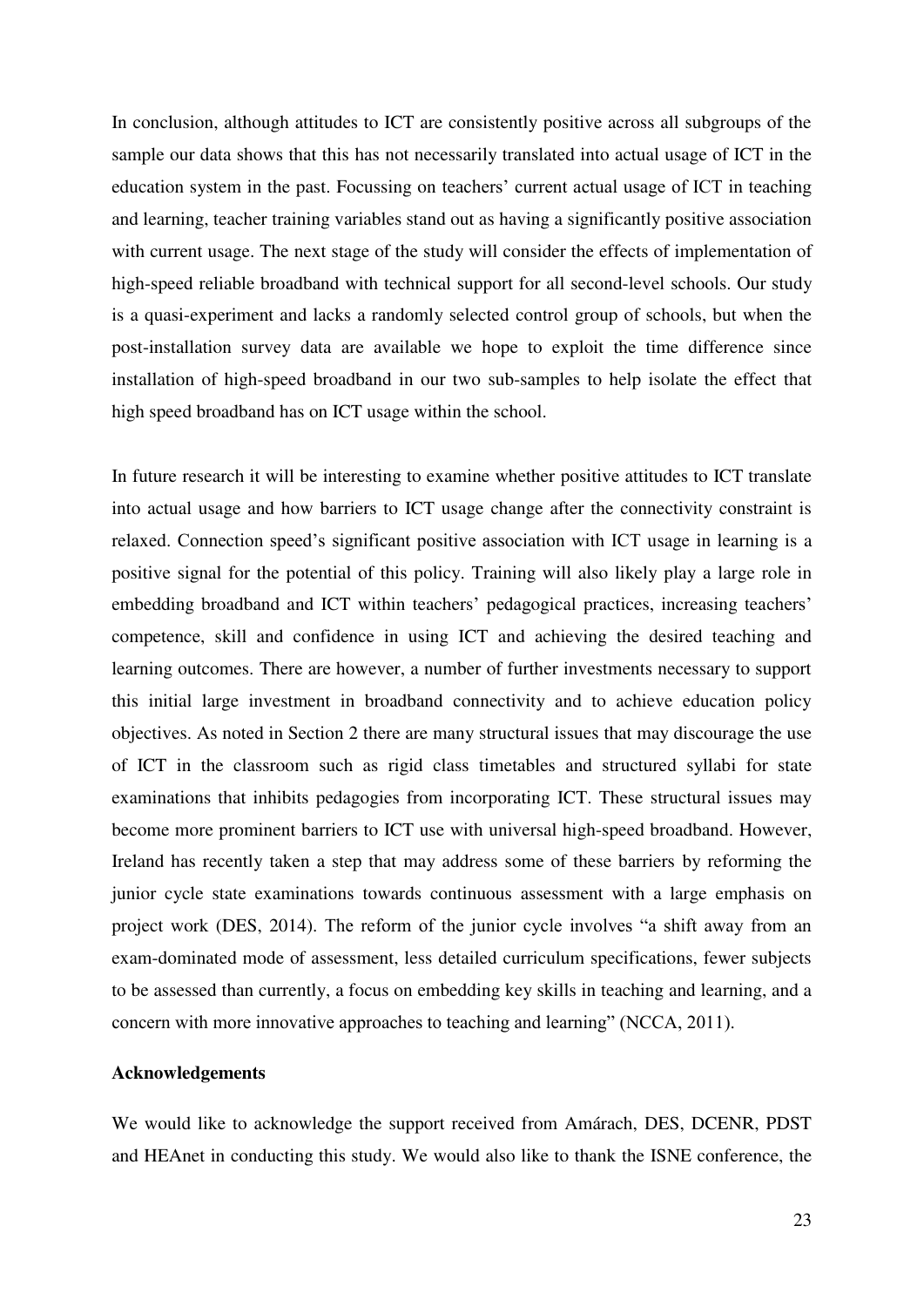attendees at a DCENR seminar, Dorothy Watson, Merike Darmody, Mary Mulcahy and Derek Byrne for their helpful comments. Finally, we would like to thank the teachers and principals who participated in the study.

#### **Funding Source**

This research was funded by the ESRI Programme of Research in Communications, with contributions from Ireland's Department for Communications, Energy and Natural Resources and the Commission for Communications Regulation. The usual disclaimer applies.

## **6. References**

Angrist, J. And V. Lavy. 2002. New Evidence on Classroom Computers and Pupil Learning. *Economic Journal* 112: 735-765.

Balanskat, A., R. Blamire and S. Kefala. 2006. The ICT impact report: a review of studies of ICT impact on schools in Europe. *Brussels: European Schoolnet*.

Belo, R., P. Ferreira and R. Telang. 2010. The Effects of broadband in Schools: Evidence from Portugal. Working paper, Carnegie Mellon University, Retrieved from [http://papers.ssrn.com/sol3/papers.cfm?abstract\\_id=1636584](http://papers.ssrn.com/sol3/papers.cfm?abstract_id=1636584) 

Bingimlas, K. A. 2009. Barriers to the successful Integration of ICT in Teaching and Learning Environments: A Review of the Literature. *Eurasia Journal of Mathematics, Science & Technology Edcuation* 5(3): 235-245.

Cronbach, L. J. 1951. Coefficient alpha and the internal structure of tests. *Psychometrika* 16: 297-334.

Department of Communications, Marine and Natural Resources (DCMNR). 2004. €18m Schools Broadband rollout Announced by Government. Press Release, 24<sup>th</sup> February.

Department of Communications, Energy and Natural Resources (DCENR). 2012a. *Enabling a Connected Society*, report of the Next Generation Broadband Taskforce.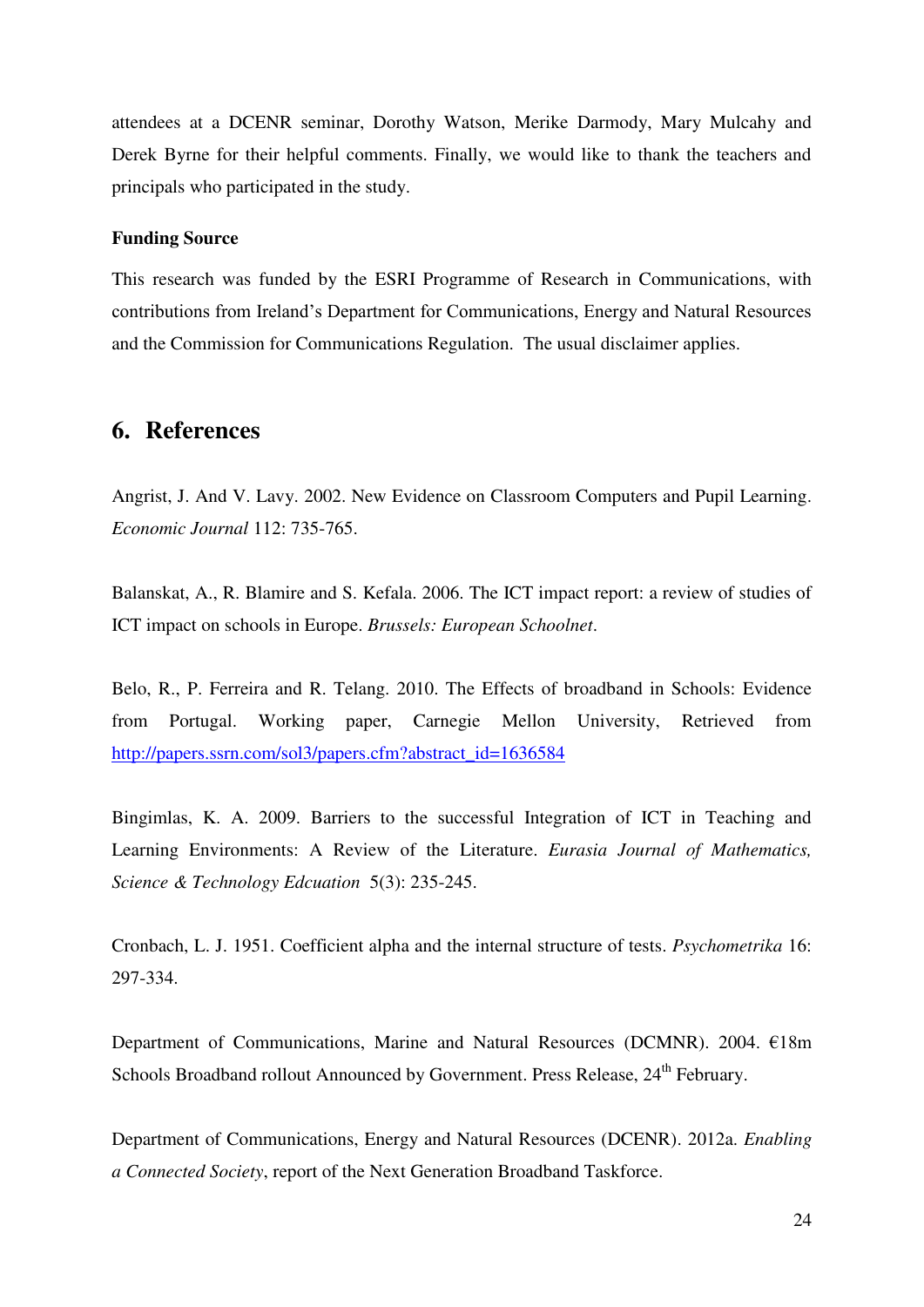Department of Communications, Energy and Natural Resources (DCENR). 2012b. *Educational Impact Evaluation Report on the provision of 100Mbit/s broadband to 78 Post-Primary schools*, prepared in collaboration with the Department of Education and Skills, HEAnet and the National Centre for Technology in Education (NCTE).

URL: [http://www.pdsttechnologyineducation.ie/en/Technology/Schools-Broadband/High-](http://www.pdsttechnologyineducation.ie/en/Technology/Schools-Broadband/High-Speed-100Mbit-sec-Broadband-Schools-Programme/100Mbps%20Evaluation%20Report%20Sept%202012.pdf)[Speed-100Mbit-sec-Broadband-Schools-](http://www.pdsttechnologyineducation.ie/en/Technology/Schools-Broadband/High-Speed-100Mbit-sec-Broadband-Schools-Programme/100Mbps%20Evaluation%20Report%20Sept%202012.pdf)

[Programme/100Mbps%20Evaluation%20Report%20Sept%202012.pdf](http://www.pdsttechnologyineducation.ie/en/Technology/Schools-Broadband/High-Speed-100Mbit-sec-Broadband-Schools-Programme/100Mbps%20Evaluation%20Report%20Sept%202012.pdf) 

Department of Education and Skills. 2008. *ICT in Schools*¸ report of the Department's Inspectorate.

Department of Education and Skills. 2014. On the conclusion of the first meeting of the JCSA National Working Group, [http://www.education.ie/en/Press-Events/Press-](http://www.education.ie/en/Press-Events/Press-Releases/2014-Press-Releases/PR2014-01-17.html#sthash.4r4I4X1S.dpuf)[Releases/2014-Press-Releases/PR2014-01-17.html#sthash.4r4I4X1S.dpuf](http://www.education.ie/en/Press-Events/Press-Releases/2014-Press-Releases/PR2014-01-17.html#sthash.4r4I4X1S.dpuf) 

Eadie, G. 2001. The Impact of ICT on schools: classroom design and curriculum delivery. *A Study of Schools in Australia, USA, England and Hong Kong, 2000.* 

European Commission. 2012. *TeLearn-European research on technology-enhanced learning*, [http://cordi.europa.eu/fp7/ict/telearn-digicult/telearn\\_en.html](http://cordi.europa.eu/fp7/ict/telearn-digicult/telearn_en.html)

European Commission. 2014. *Unlocking the growth potential of Information and Communications Technology in Europe: Enabling People and Businesses.*

Gleeson, J., K. Johnston and O. McGarr. 2001. *ICT and school improvement*, *OECD/CERI programme.*

Goolsbee, A. and J. Guryan. 2006. The Impact of Internet Subsidies in Public Schools, *The Review of Economics and Statistics* 88(2): 336-347.

Hennessy, S., K. Ruthven and S. Brindley. 2005. Teacher perspectives on integrating ICT into subject teaching: Commitment constraints, caution and change, *Journal of Curriculum Studies* 37(2): 155-192.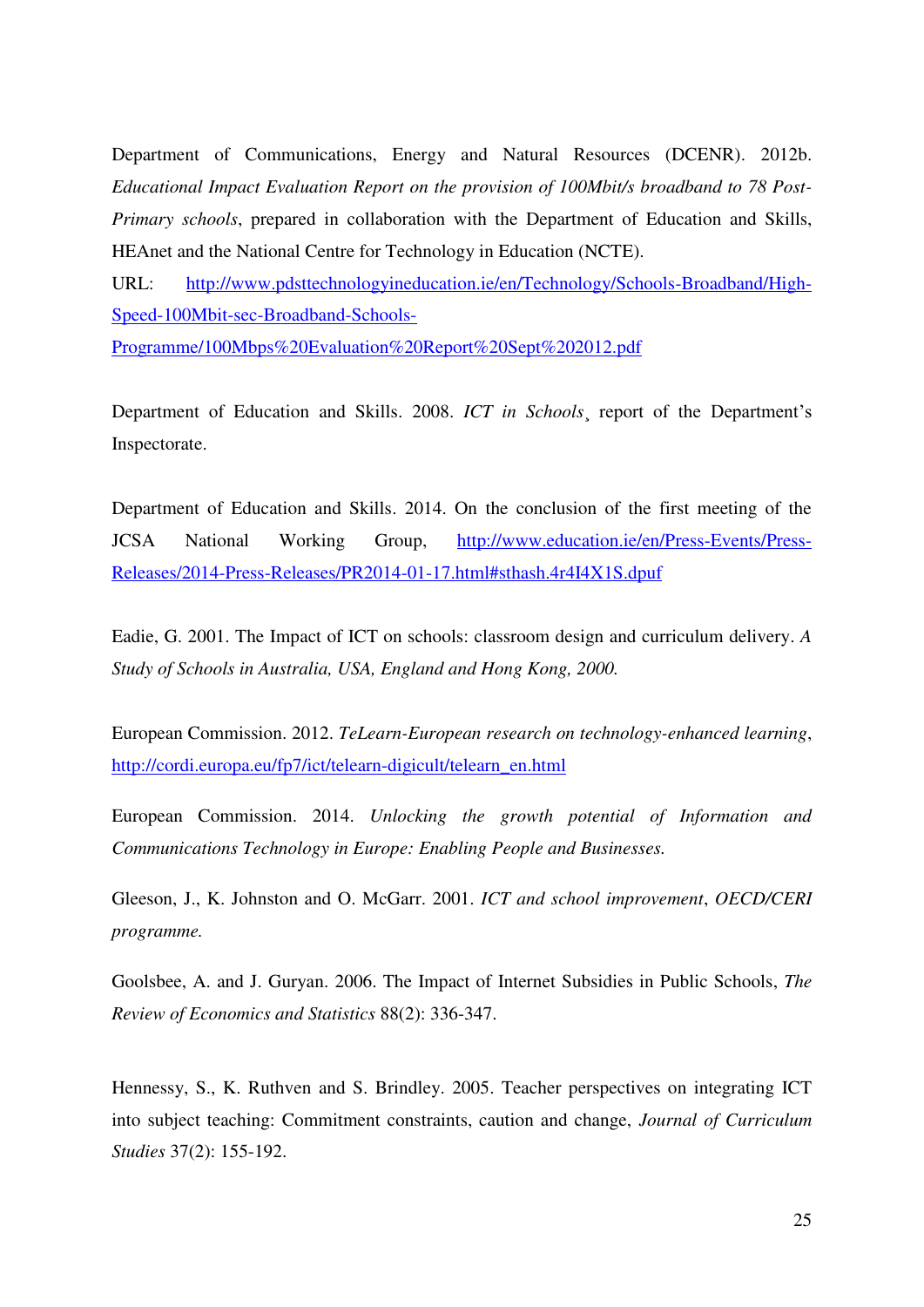Kerr, S. T. 1991. Level and Fulcrum: educational technology in teachers' thoughts and practice. *Teachers College Record* 93(1): 114-136.

Kirkpatrick, H. and L. Cuban. 1998. Computers Make Kids Smarter-Right?. *TECHNOS Quarterly for Education and Technology* 7(2): 1-11.

Kulik, J. 2003. Effects of using instructional technology in elementary and secondary schools: What controlled evaluation studies say. *Final Report No. 10446.001*, Arlington, VA: SRI.

Leuven, E., M. Lindahl, H. Oosterbeek and D. Webbink. 2004. The Effect of Extra funding for Disadvantaged Pupils on Achievement. *IZA Discussion Paper,* 1122.

Machin, S., S. McNally and O. Silva. 2006. New Technology in schools: Is there a payoff?. *The Economic Journal* 117: 1145-1167.

McCoy, S., A. Quail and E. Smyth. 2012. *Influences on 9-year-olds learning: Home, School and Community*, Growing up in Ireland, National Longitudinal Study of Children. Report 3.

NCCA. 2011. *Towards a Framework for Junior Cycle*, Dublin: National Council for Curriculum and Assessment.

OECD. 2001. *Learning to change: ICT in schools*, *Paris: OECD*. <http://www.oecd.org/internet/learningtochangeictinschools.htm>

OECD. 2004. *Are Students ready for a Technology-Rich World? What PISA studies tell us*[,http://www.oecd.org/education/school/programmeforinternationalstudentassessmentpisa/3](http://www.oecd.org/education/school/programmeforinternationalstudentassessmentpisa/35995145.pdf) [5995145.pdf](http://www.oecd.org/education/school/programmeforinternationalstudentassessmentpisa/35995145.pdf) 

Papanastasiou, E. C. and C. Angeli. 2008., Evaluating the use of ICT in Education: psychometric properties of the survey of factors affecting teachers teaching with technology (SFA-T3). *Education Technology & Society* 11: 69-86.